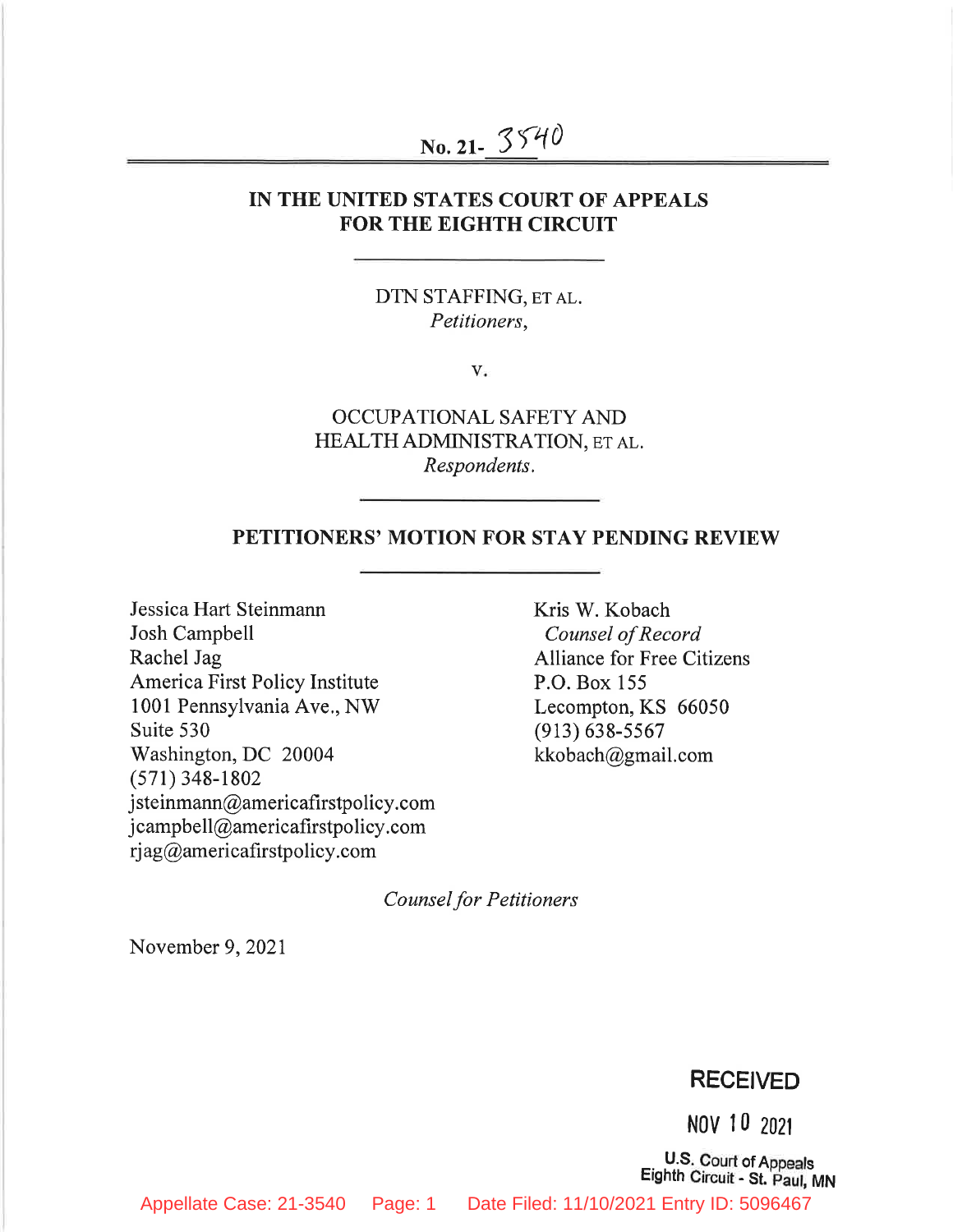| I.                                                               |
|------------------------------------------------------------------|
| A. The ETS Breaches the Limits of the Commerce Power5            |
| B. The ETS Fails to Meet the OSHA Heightened Standard of Review8 |
| 1.                                                               |
| The ETS Fails to Meet the Standard for Multiple Reasons10<br>2.  |
|                                                                  |
| D. The ETS Denies Fifth Amendment Liberty Interests17            |
| II.                                                              |
| III.                                                             |
| IV.                                                              |
|                                                                  |

# TABLE OF CONTENTS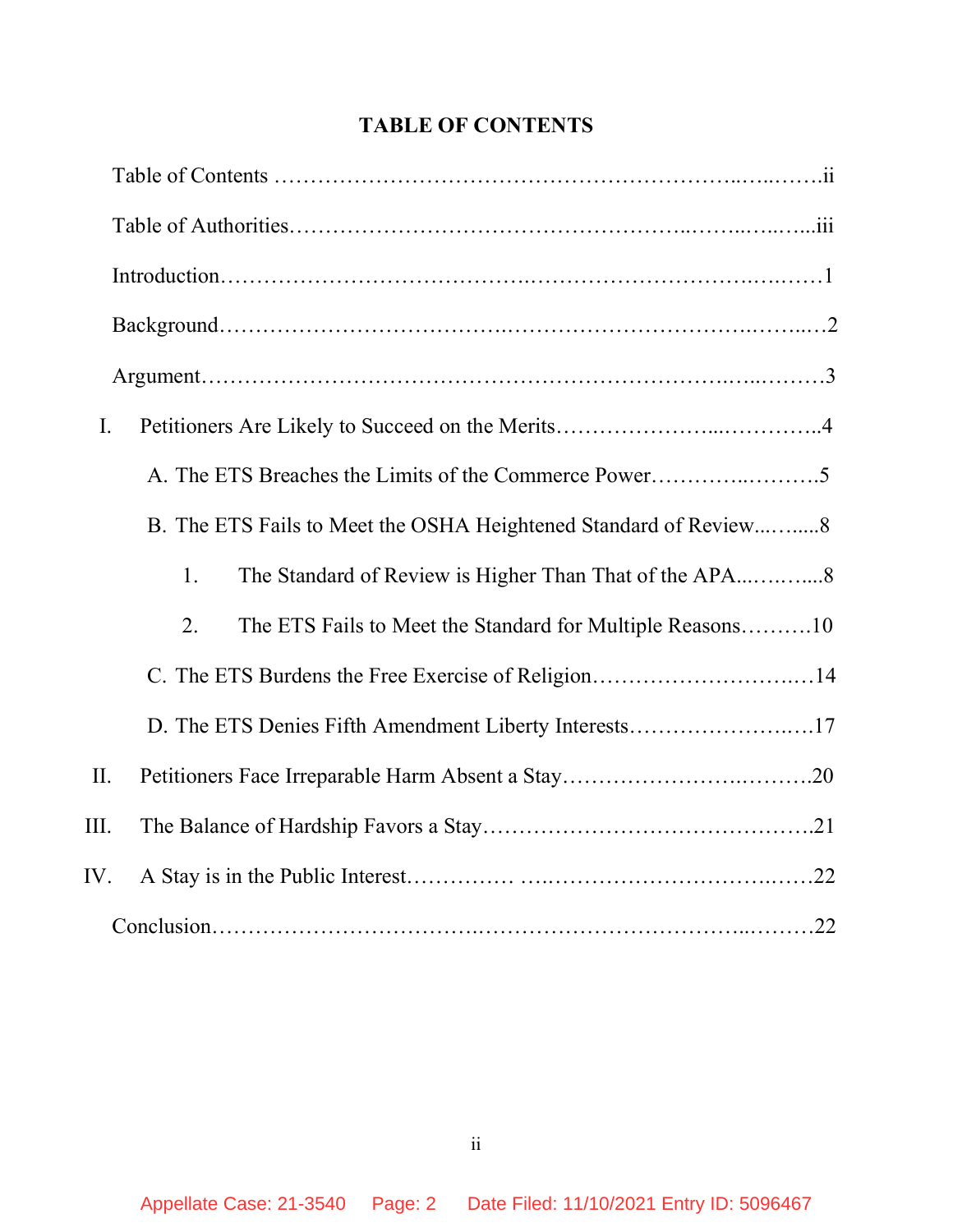# TABLE OF AUTHORITIES

## **Cases**

## **Statutes**

iii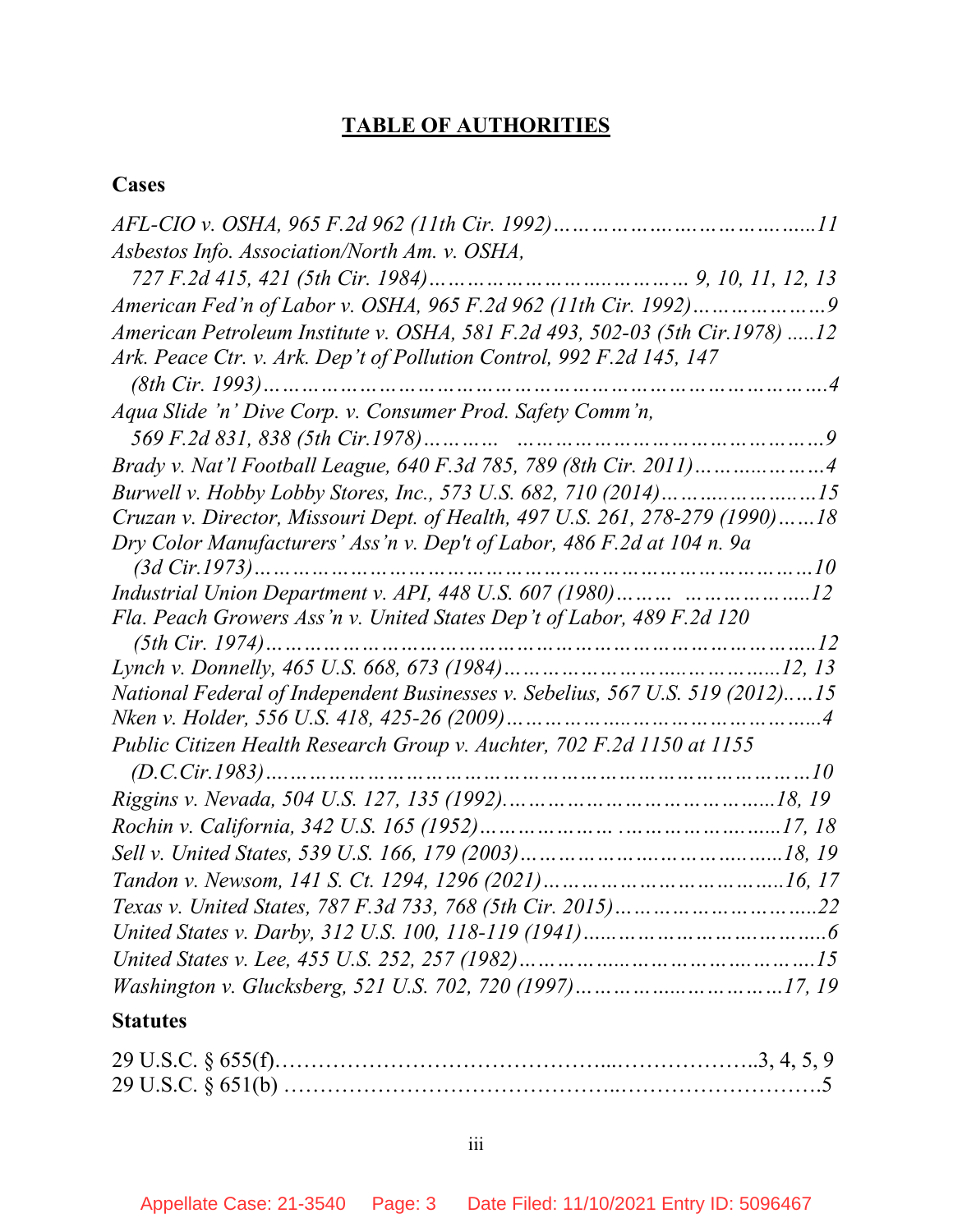# Federal Regulation

|--|--|--|--|--|--|

# Constitutional Provisions

### **Other Authorities**

| Brownstone Institute, 106 Research Studies Affirm Naturally Acquired Immunity |  |
|-------------------------------------------------------------------------------|--|
|                                                                               |  |
| Kopp, Emily, CDC Report Shows Vaccinated People Can Spread COVID-19,          |  |
|                                                                               |  |
| LaMattina, John, "Surprising Cost for Covid-19 Vaccine Administration,"       |  |
|                                                                               |  |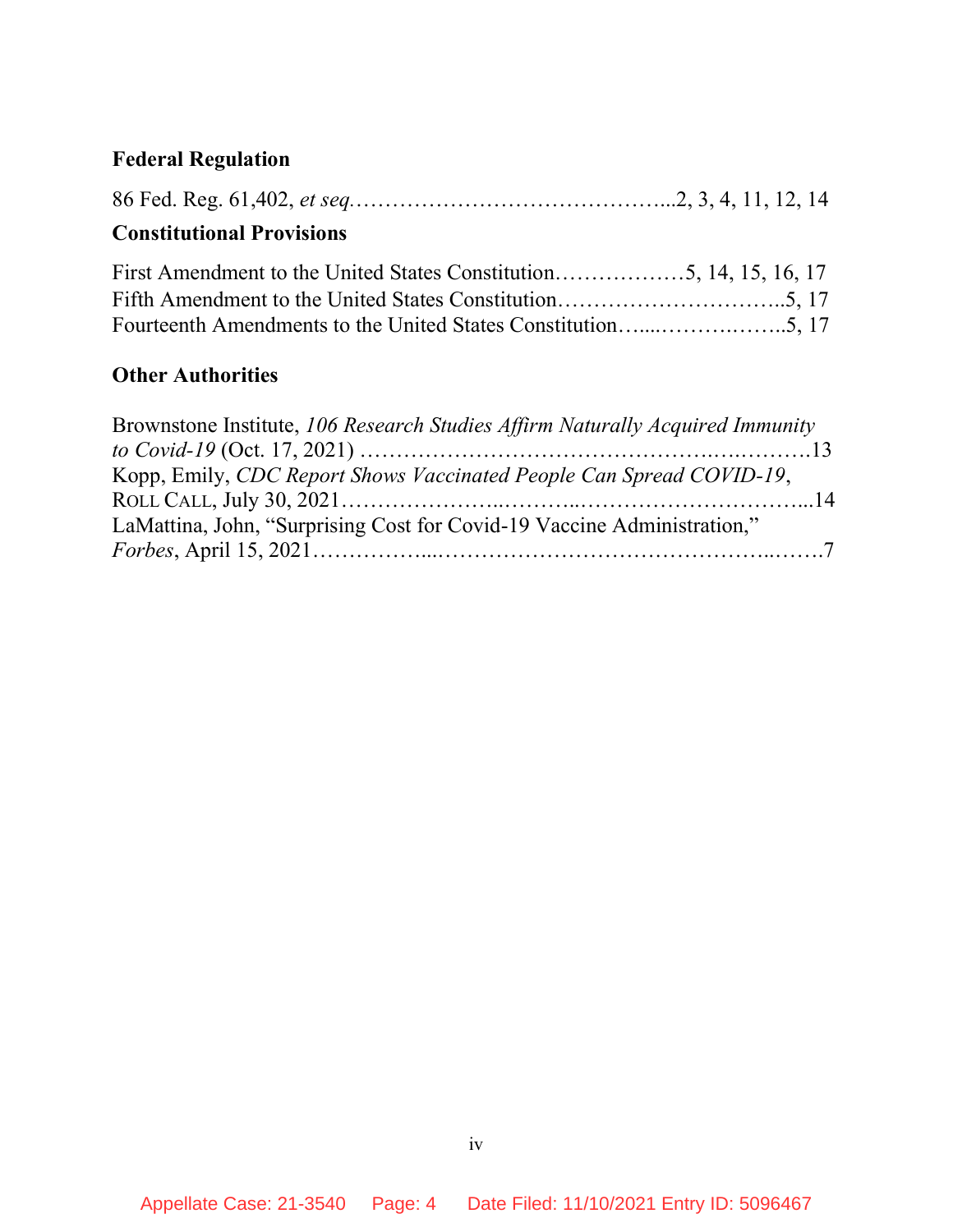#### INTRODUCTION

This case involves constitutional and statutory challenges to an unprecedented and sweeping Occupation Safety and Health Administration (OSHA) Emergency Temporary Standard (ETS) that affects more than 80 million Americans, compelling them to take a COVID-19 vaccination or to be tested for the virus weekly at their own expense while being required to wear a mask at all times. The ETS mandates that employers of 100 or more employees must enforce this requirement upon their workforces or face heavy fines of \$14,000 per violation. It is the largest standard ever promulgated by OSHA, in terms of the number of employees affected. Employers and employees must be in compliance by January 4, 2022. According to OSHA's estimate, this ETS will force 23 million Americans who have thus-far resisted getting the vaccine to do so.

 If the ETS is not stayed, employee Petitioners will face a painful choice: either resign from their jobs, pay for weekly testing and wear a mask that serves as a scarlet letter, or take a vaccine that they do not wish to take. A stay is necessary to avoid irreparable harm to the liberties, and potentially the health, of these employees. The irreparable harm to employer Petitioners is equally significant. Employer Petitioners are certain to lose a large portion of their workforce when employees quit and seek work elsewhere with smaller companies. The loss of a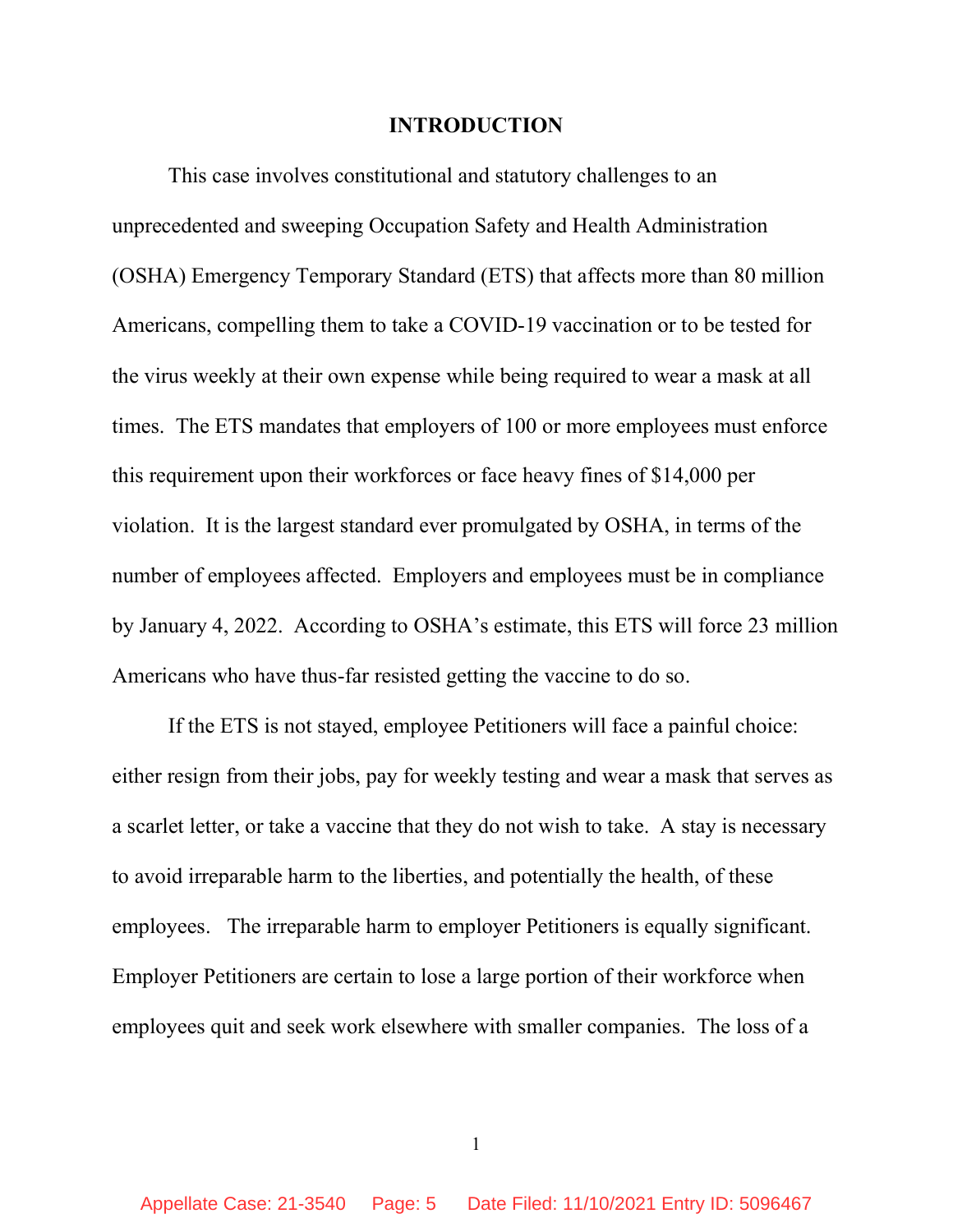valuable employee cannot be repaired by stay months after the fact. Petitioners therefore ask this Court to stay the ETS until this Court's review is complete.<sup>1</sup>

#### **BACKGROUND**

On November 5, 2021, Respondents issued an ETS mandating vaccinations against COVID-19 in businesses of 100 or more employees, published in the Federal Register on November 5, 2021, 86 Federal Register 61402. Under the ETS, covered employers must implement and enforce a mandatory COVID-19 vaccination policy, unless they adopt a policy requiring employees to choose to either be vaccinated or undergo weekly COVID-19 testing and wear a face covering at work. Id. at 61439. Under that regime, unvaccinated employees must be tested for COVID-19 at least weekly; and employers are not required to pay for said testing or face coverings for those employees. *Id.* at 61484, 61532, 61541. Additionally, the ETS requires employers to determine the vaccination status of each employee, obtain acceptable proof of vaccination status, and maintain records of each employee's vaccination status. Id. at 61449. If employees test positive or receive a COVID-19 diagnosis, the ETS requires them to provide prompt notice to their employers, who must then remove them from the workplace, regardless of vaccination status. Id. at 61457.

<sup>&</sup>lt;sup>1</sup> On November 6, 2021, the Fifth Circuit issued a "stay pending further action by this court." *BST Holdings, et al.* v. OSHA, et al. No. 21-60845. While that is welcome relief, Petitioners her request a stay for the duration of review.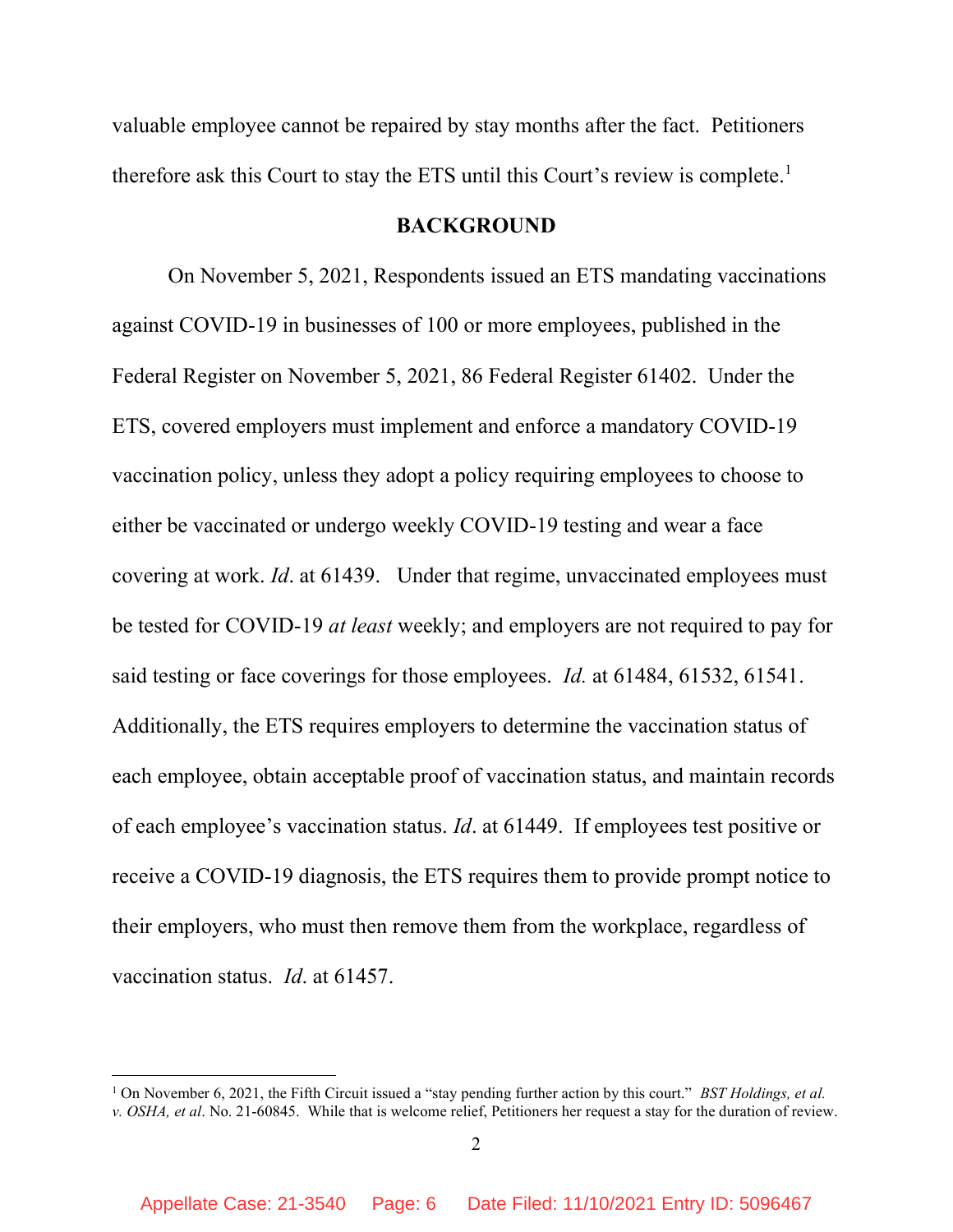Petitioners are DTN Staffing, a North Dakota corporation that provides healthcare staff to healthcare providers, its president, and several of its employees, as well as Miller Insulation Company, a North Dakota corporation that provides insulation services, its CEO, and several of its employees. All Petitioners are residents of North Dakota. None of the employee petitioners wish to receive the vaccination. Both corporations have over 100 employees. Neither wishes to force its employees to take a COVID-19 vaccine. Neither corporation can withstand the financial penalties that would be imposed by OSHA if it refused to comply with the ETS. At the same time, both corporations would suffer a devastating loss of employees if they complied with the ETS.

The Petition for Review in this case is brought pursuant to 29 U.S.C. § 655(f). Venue is proper in this Court because all Petitioners reside in the Eighth Circuit, in the District of North Dakota.

#### ARGUMENT

 This Court should grant a stay pending review while it resolves the novel and complex issues presented by the ETS. Congress expressly provided for the challenge of ETSs "in the circuit wherein such person resides or has his place of business" and provided that a stay may be ordered by the court pending review. 29 USC  $\S$  655(f). The statutory right to immediate appellate review and, if ordered by the Court, a stay reflects Congress's acknowledgment that OSHA might attempt to

3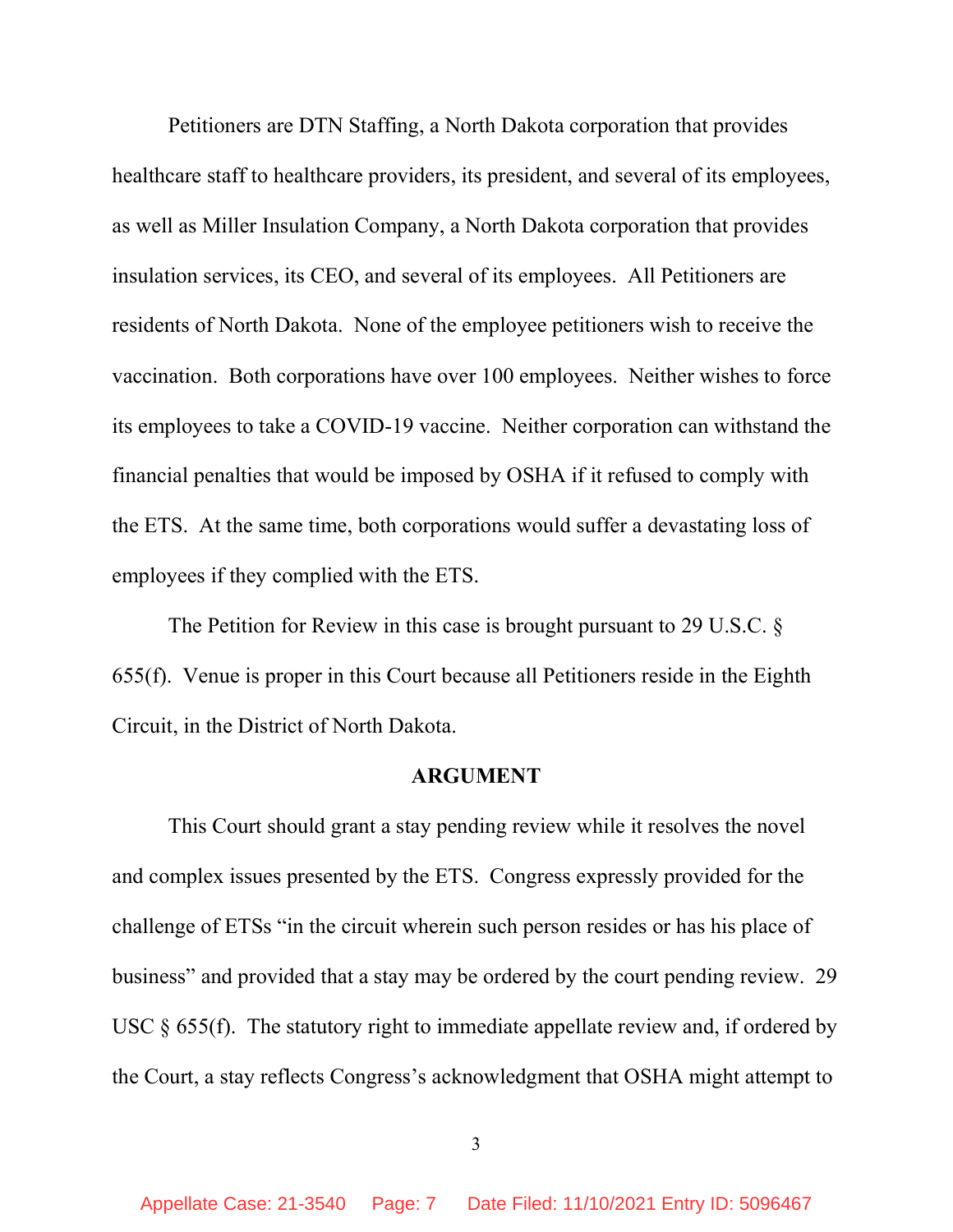exceed its authority without submitting its standard to notice and comment beforehand. That is certainly true in the instant case, where the familiar four-factor test for a stay is easily satisfied.

 In order to obtain a stay, the party seeking the stay must show that "(1) they are likely to succeed on the merits, (2) they will suffer irreparable injury unless the stay is granted, (3) no substantial harm will come to other interested parties, and (4) the stay will do no harm to the public interest." Ark. Peace Ctr. v. Ark. Dep't of Pollution Control, 992 F.2d 145, 147 (8th Cir. 1993); see Nken v. Holder, 556 U.S. 418, 425-26 (2009). The court must "consider the relative strength of the four factors, balancing them all." Brady v. Nat'l Football League, 640 F.3d 785, 789 (8th Cir. 2011) (citations omitted). Each of the four factors clearly favors a stay in this case.

#### I. Petitioners Are Likely to Succeed on the Merits

The ETS violates the United States Constitution as well as federal statute.

Specifically, it suffers from the following defects:

1. The ETS is unconstitutional because it expands the reach of the Occupational Safety and Health Act beyond the Congressional power to regulate interstate commerce under Article I, Section 8.

2. The ETS fails to meet the heightened statutory standard of review under 29 U.S.C. § 655(f).

3. The ETS is unconstitutional because it violates the Free Exercise Clause of the First Amendment.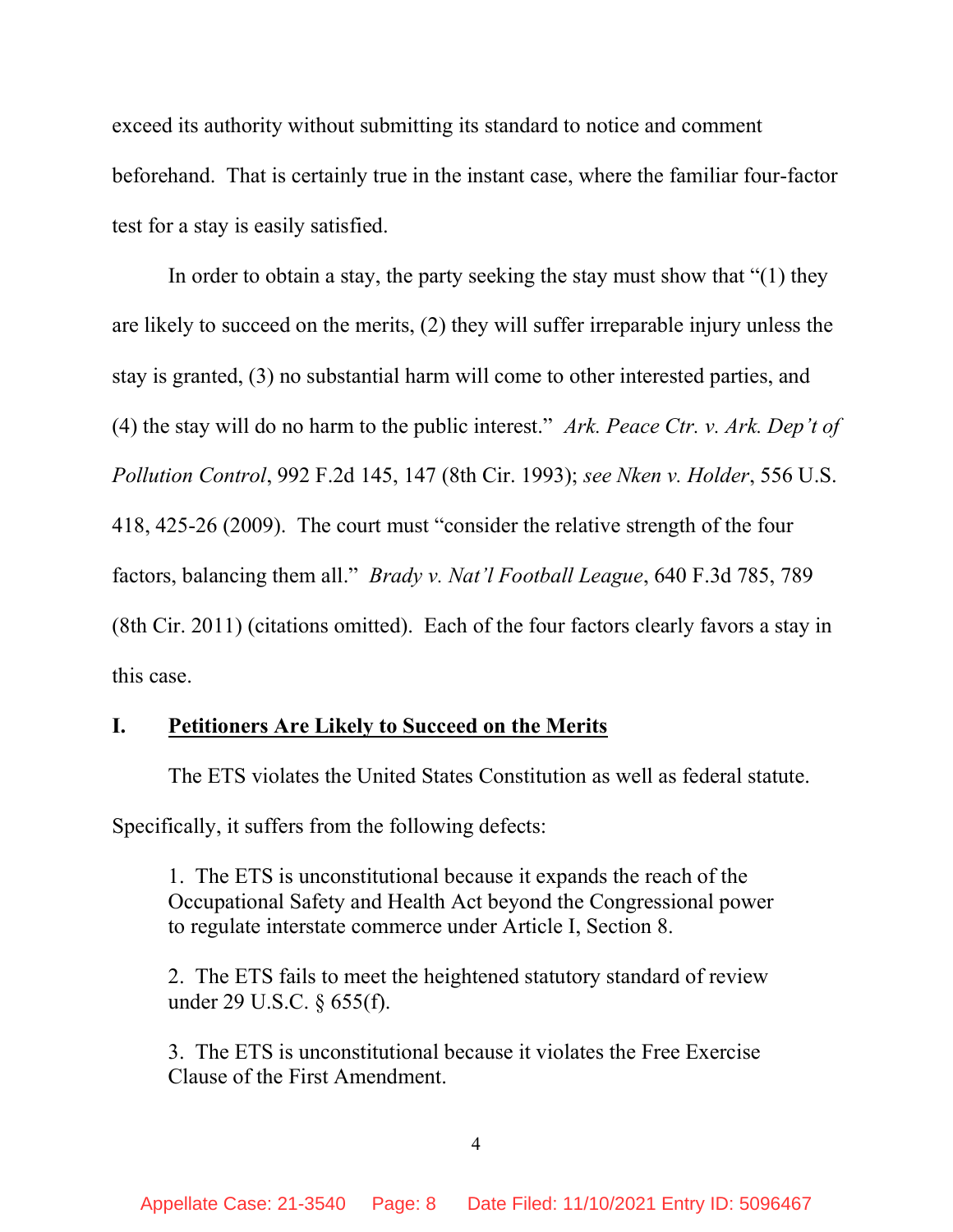4. The ETS is unconstitutional because it violates the substantive liberty interest protected by the Fifth and Fourteenth Amendments.

Any one of these violations of the United States Constitution or federal law, on its own, would be sufficient to render the ETS invalid.

#### A. The ETS Breaches the Limits of the Commerce Power

Congress enacted the Occupational Health and Safety Act in 1970 as a regulation of commerce between the states, under Article I, Section 8, of the United States Constitution. As Congress stated in the Act's statement of findings and declaration of purpose and policy, it was an exercise of the commerce power:

The Congress declares it to be its purpose and policy, through the exercise of its powers to regulate commerce among the several States and with foreign nations and to provide for the general welfare, to assure so far as possible every working man and woman in the Nation safe and healthful working conditions.

29 U.S.C. § 651(b). Similarly, the Act "authoriz[es] the Secretary of Labor to set mandatory occupational safety and health standards applicable to businesses affecting interstate commerce." 29 U.S.C.  $\S 651(b)(3)$ . To the extent that a standard promulgated by OSHA regulates commercial activities that "have a substantial effect on interstate commerce," it would be within the scope of the commerce power. United States v. Darby, 312 U.S. 100, 118-119 (1941). However, this ETS goes far beyond the regulation of activities affecting interstate commerce. As such it is unconstitutional.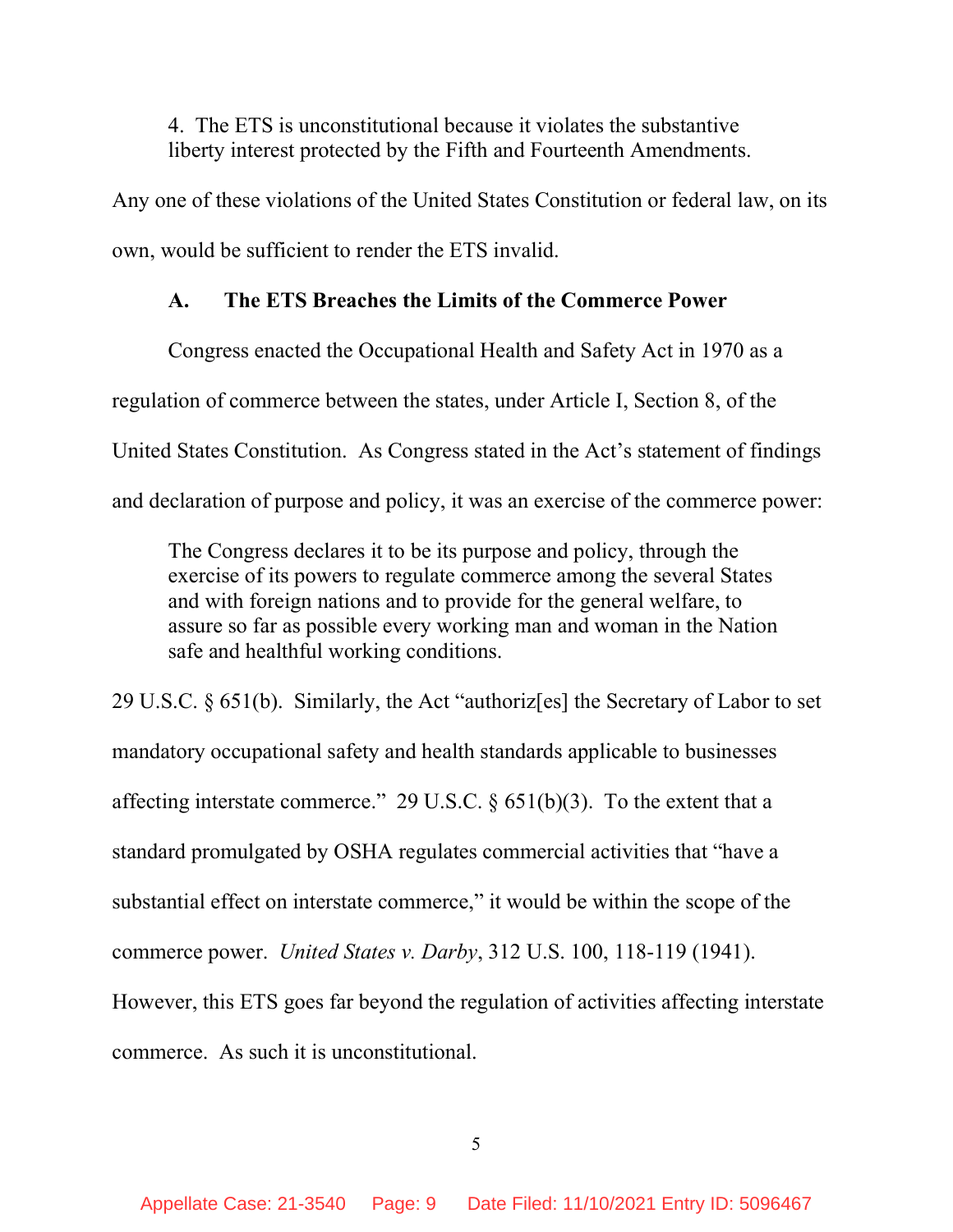This Court need not sift through cases of marginal relevance to reach this conclusion. The Supreme Court provided four-square guidance on the question presented in this case in National Federal of Independent Businesses v. Sebelius, 567 U.S. 519 (2012) ("NFIB"). In NFIB, the Affordable Care Act's individual mandate requiring Americans to purchase health insurance was held to be outside of Congress's authority to regulate commerce because it forced individuals who did not want to purchase an item in commerce (health insurance) to purchase it nonetheless. As the Court noted, "Congress has never attempted to rely on that power to compel individuals not engaged in commerce to purchase an unwanted product." Id. at 549. In the instant case, OSHA is doing the same thing: forcing individuals to purchase an unwanted product. Respondents may quibble that the COVID-19 vaccinations are subsidized by the federal government. But there is no denying that there is a purchase each time a vaccination occurs. The COVID-19 vaccinations cost up to \$39.<sup>2</sup> The makers of the vaccines are paid for their products; and the consumers are making a subsidized purchase.

 The Supreme Court explained that forcing individuals to make unwanted healthcare-related purchases is certainly not a regulation of commerce, since "[t]he

 $2$  Pursuant to contracts negotiated with the federal government, Pfizer is paid \$39 for its two doses of its vaccine, Moderna is paid \$32 for its two doses, and Johnson & Johnson is paid \$10 for its single dose. John LaMattina, "Suprising Cost for Covid-19 Vaccine Administration," Forbes, April 15, 2021, available at

https://www.forbes.com/sites/johnlamattina/2021/04/15/surprising-cost-for-covid-19-vaccineadministration/?sh=3b02fb71362e.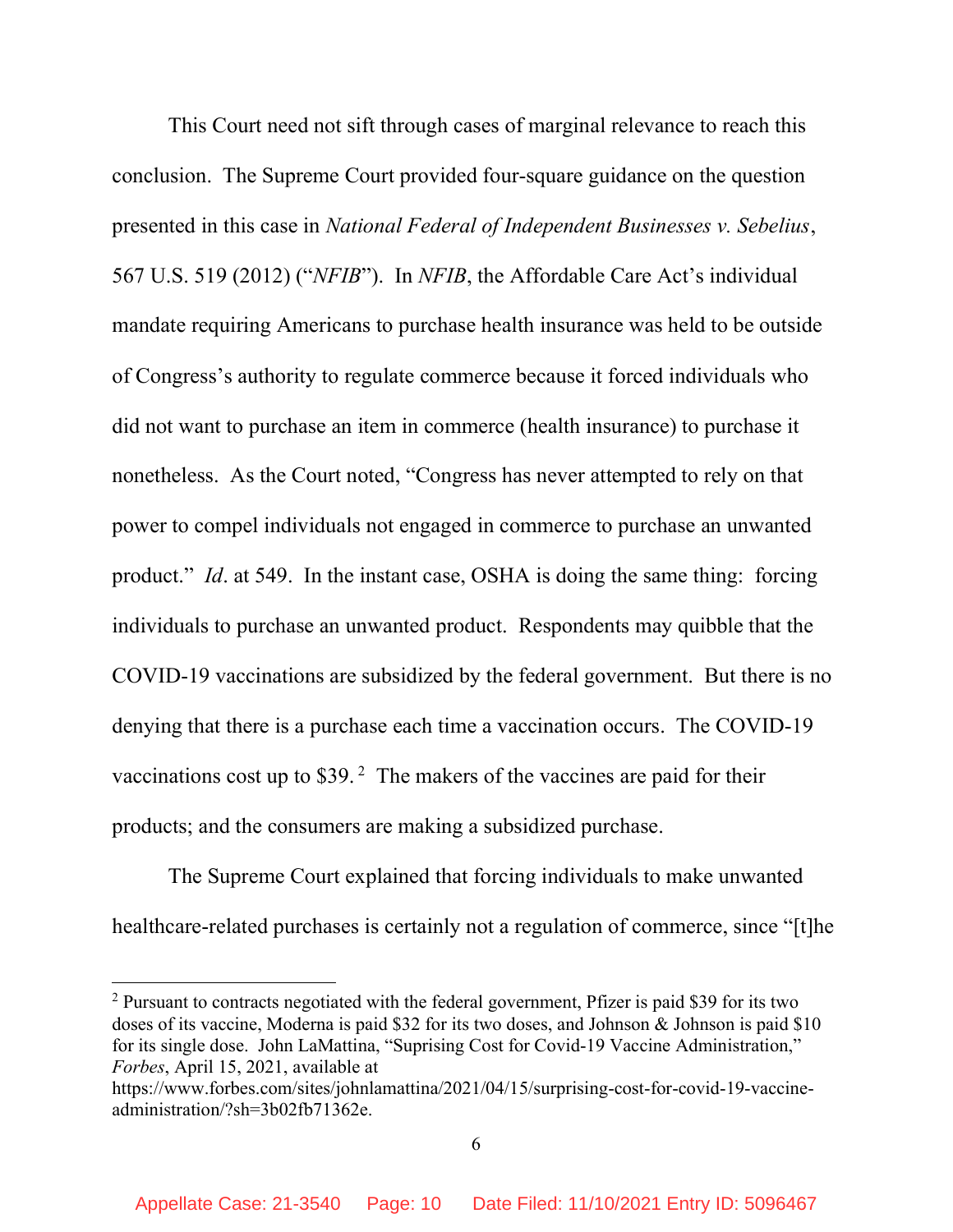power to regulate commerce presupposes the existence of commercial activity to be regulated. If the power to 'regulate' something included the power to create it, many of the provisions in the Constitution would be superfluous." NFIB, 519 U.S. at 550. Here too, the ETS at issue is an attempt to create commerce in vaccinations where it otherwise would not exist.

 Respondents might answer that if the unvaccinated remain unvaccinated, that could conceivably affect interstate commerce by generating future healthcare commercial activity if those individuals become infected with COVID-19. But the Supreme Court emphatically rejected this argument:

The individual mandate, however, does not regulate existing commercial activity. It instead compels individuals to become active in commerce by purchasing a product, on the ground that their failure to do so affects interstate commerce. Construing the Commerce Clause to permit Congress to regulate individuals precisely because they are doing nothing would open a new and potentially vast domain to congressional authority. Every day individuals do not do an infinite number of things. In some cases they decide not to do something; others they simply fail to do it. Allowing Congress to justify federal regulation by pointing to the effect of inaction on commerce would bring countless decisions an individual could potentially make within the scope of federal regulation, and- under the Government's theory--empower Congress to make those decisions for him.

Id. at 552. The same analysis applies here. The federal government may not force an individual to take a product that he does not wish to take under the guise of regulating commerce.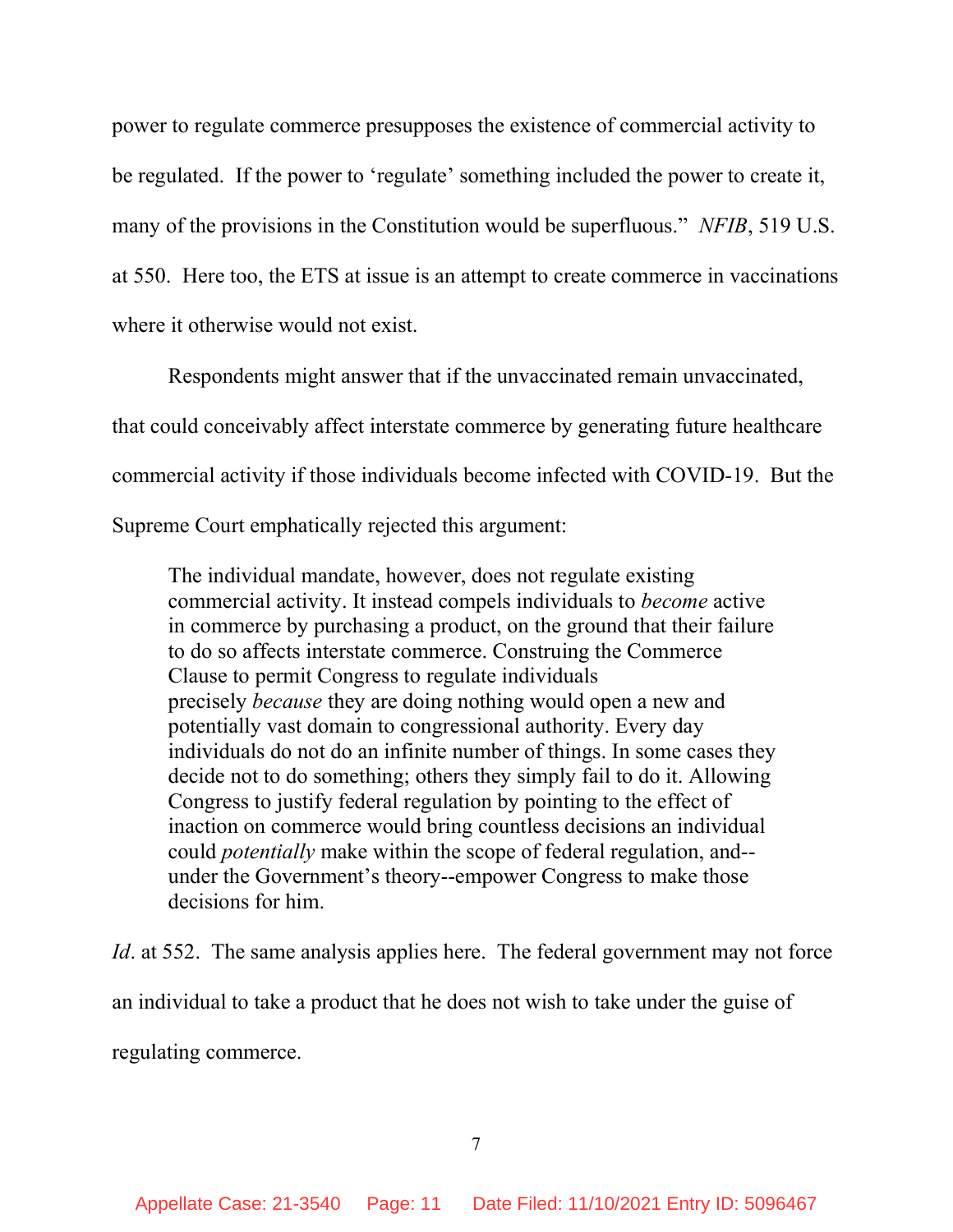The Court went on to explain its holding, in words that are perfectly applicable in the case at bar:

People, for reasons of their own, often fail to do things that would be good for them or good for society. Those failures--joined with the similar failures of others--can readily have a substantial effect on interstate commerce. Under the Government's logic, that authorizes Congress to use its commerce power to compel citizens to act as the Government would have them act.

Id. at 554-555. Congress cannot use the Commerce Power to force people "to do things that would be good for them or good for society." *Id.* at 554. The Supreme Court's holding leads inexorably to the conclusion that ETS exceeds the federal government's authority under the Commerce Power. Petitioners are therefore likely to succeed on the merits of this claim.

#### B. The ETS Fails to Meet the OSHA Heightened Standard of Review

#### 1. The Standard of Review is Higher Than That of the APA

An ETS issued by OSHA must meet a statutory standard of review that is more demanding than the familiar Administration Procedure Act (APA)standard: "[W]e must take a 'harder look' at OSHA's [ETS] action than we would if we were reviewing the action under the more deferential arbitrary and capricious standard applicable to agencies governed by the APA." Asbestos Info. Association/North Am. v. OSHA, 727 F.2d 415, 421 (5th Cir. 1984); American Fed'n of Labor v. OSHA, 965 F.2d 962 (11th Cir. 1992) (courts take a hard look at ETSs, citing Asbestos). "The standard under which we review OSHA's new [ETS]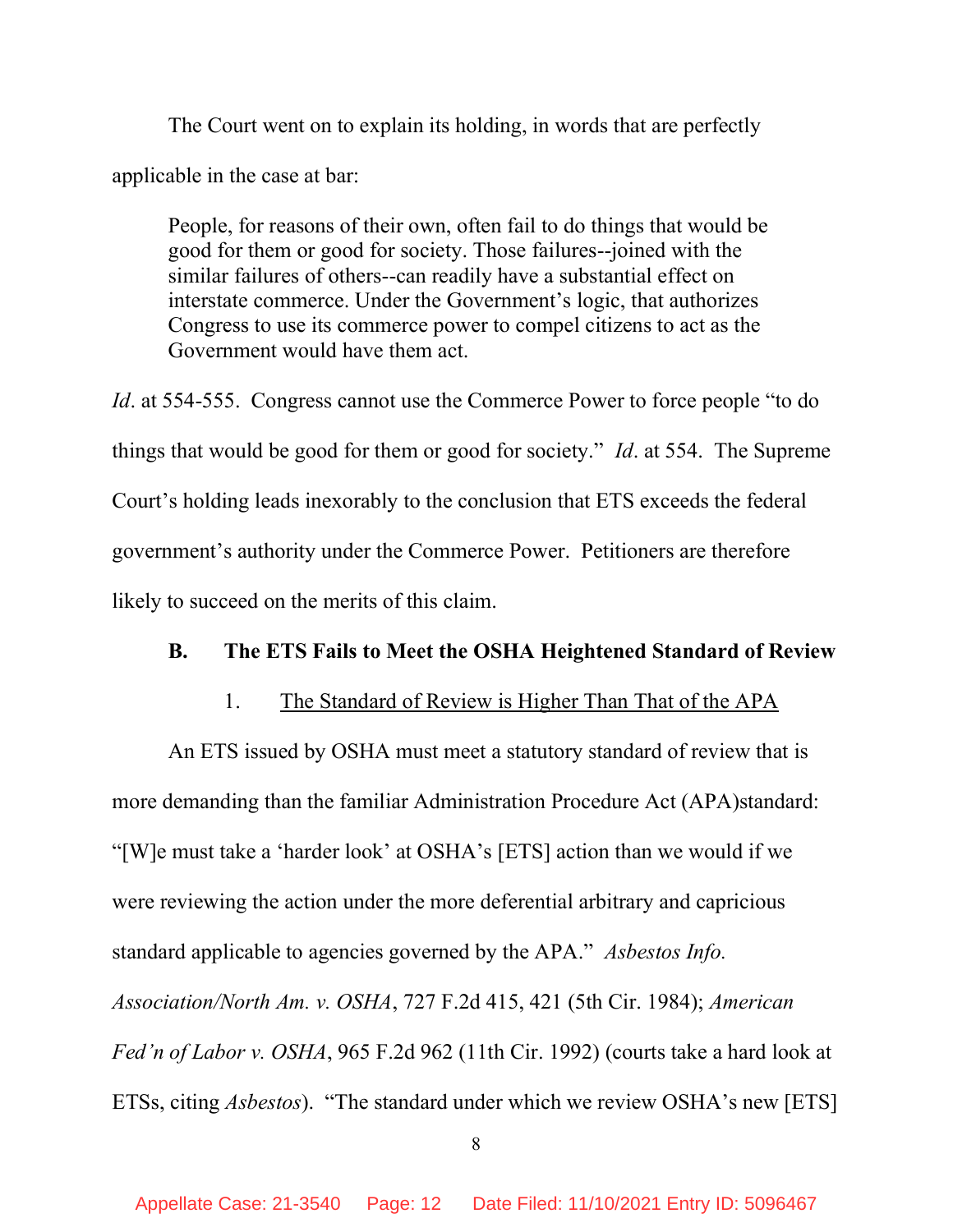is whether the Agency's action is 'supported by substantial evidence in the record considered as a whole.' 29 U.S.C.  $\S$  655(f))." *Id.* Among the thresholds that an ETS must clear is a heightened reasonableness standard. An ETS "requires that [Courts] inquire into whether OSHA 'carried out [its] essentially legislative task in a manner reasonable under the state of the record before [it].'" Asbestos, 727 F.2d at 421 (citing, inter alia, Aqua Slide 'n' Dive Corp. v. Consumer Prod. Safety Comm'n, 569 F.2d 831, 838 (5th Cir.1978) Included in this review are an assessment of gravity and necessity. "[T]he gravity and necessity requirements lie at the center of proper invocation of the ETS powers." Asbestos, 727 F.2d at 424.

Emergency temporary standards are to be used only in extreme circumstances, unlike those in the case at bar. Courts around the country have largely taken a dim view of OSHA's use of ETSs, especially since they are not subject to notice and comment. "The last time OSHA issued an ETS [before 2021] was in 1983 and that one was overturned because OSHA couldn't meet the statutory threshold requirements for issuance. Indeed, OSHA has lost more ETS cases in federal courts than it [has] won for this same reason." U.S. Representative Bradley Byrne, Opening Statement at Hearing on Workplace Safety During COVID-19, Committee on Education and Labor, May 28, 2020.

 Further, ETSs are supposed to be delicate measures due to their burdens on industry: "[T]he ETS statute is not to be used merely as an interim relief measure,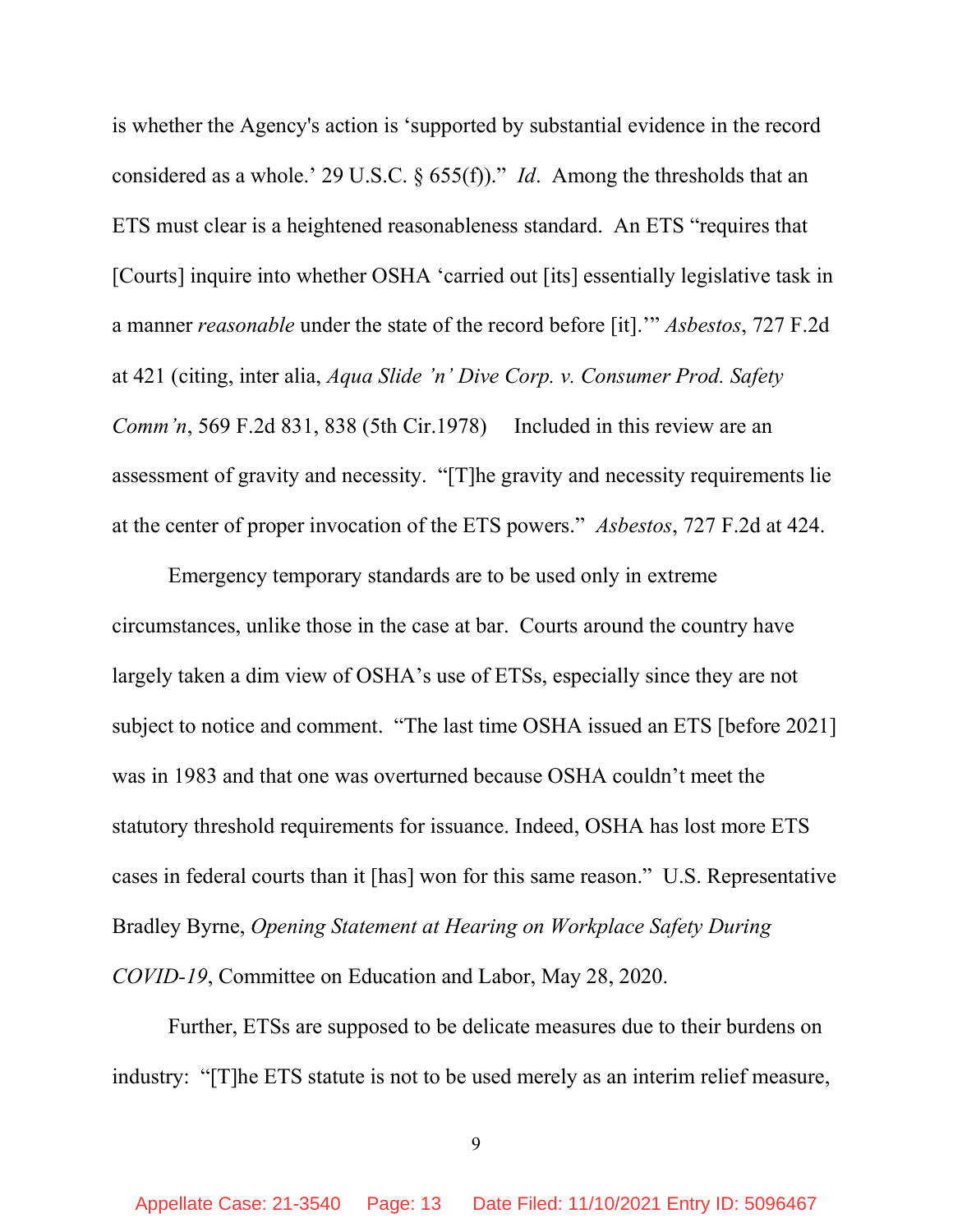but treated as an extraordinary power to be used only in 'limited situations' in which a grave danger exists, and then, to be 'delicately exercised.'" Asbestos, 727 F.2d at 422. (citing Public Citizen Health Research Group v. Auchter, 702 F.2d 1150 at 1155 (D.C.Cir.1983)). See also Dry Color Manufacturers' Ass'n, 486 F.2d at 104 n. 9a (3d Cir.1973)). This ETS is not delicate in any sense; rather, it is an overbroad and abusive measure that exploits the minimal procedural hurdles of an ETS.

#### 2. The ETS Fails to Meet the Standard for Multiple Reasons

Many facets of the ETS are manifestly unreasonable. Each of these reasons is sufficient, in and of itself, to justify a stay. First, the ETS is not actually an emergency standard, as evidenced by OSHA's own dilatory approach. COVID-19 first began to affect the country in January of 2020.<sup>3</sup> Yet OSHA waited until nearly two years into the pandemic to issue its "emergency" standard. This indicates strongly that the ETS is nothing more than an effort to short-circuit the notice and comment requirements of a normal OSHA standard. It addresses a virus that is neither new nor imminent. "The Agency cannot use its ETS powers as a stop-gap measure. This would allow it to displace its clear obligations to

<sup>&</sup>lt;sup>3</sup> Health and Human Services Secretary Alex Azar, Determination that a Public Health Emergency Exists, effective January 27, 2020 (official "determin[ation] that a public health emergency exists and has existed since January 27, 2020, nationwide") available at https://www.phe.gov/emergency/news/healthactions/phe/Pages/2019-nCoV.aspx.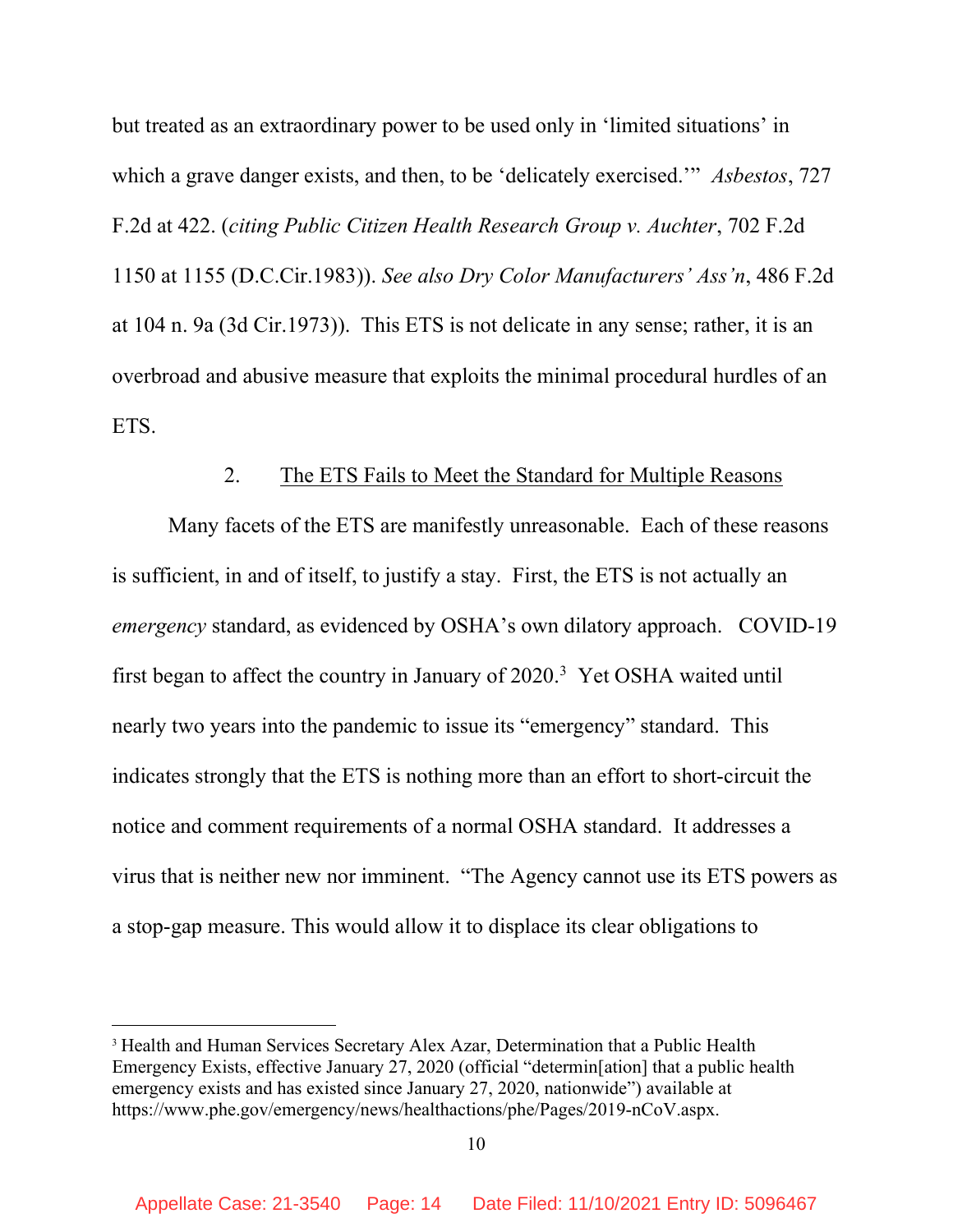promulgate rules after public notice and opportunity for comment in any case, not just in those in which an ETS is necessary to avert grave danger." Asbestos, 727 F.2d at 422.

 Second, the 100-or-more-employee threshold is plainly arbitrary. The COVID-19 virus does not pose a special danger to businesses with over 100 or more employees. OSHA's justifications for the threshold are threadbare assertions, such as that businesses this size have better record keeping capabilities and can absorb the financial shock of this rule better than those below this number. ETS at 61488, 61496. This use of arbitrary, round-number standards does not represent reasoned rule-making.  $AFL-CIO$  v. OSHA, 965 F.2d 962 (11<sup>th</sup> Cir. 1992) (generic rulemaking invalidated). For example, a business that has been utilizing effective social-distancing and telework policies with 100 employees would face the burdensome ETS, whereas a slightly smaller company utilizing no such policies would not be subject to it.

 Third, the ETS is not accompanied by a proper cost-benefit analysis that fully accounts for the adverse economic impact of the ETS. "The protection afforded to workers should outweigh the economic consequences to the regulated industry." Asbestos, 727 F.2d at 423 (citing, American Petroleum Institute v. OSHA, 581 F.2d 493, 502-03 (5th Cir.1978) aff'd sub nom Industrial Union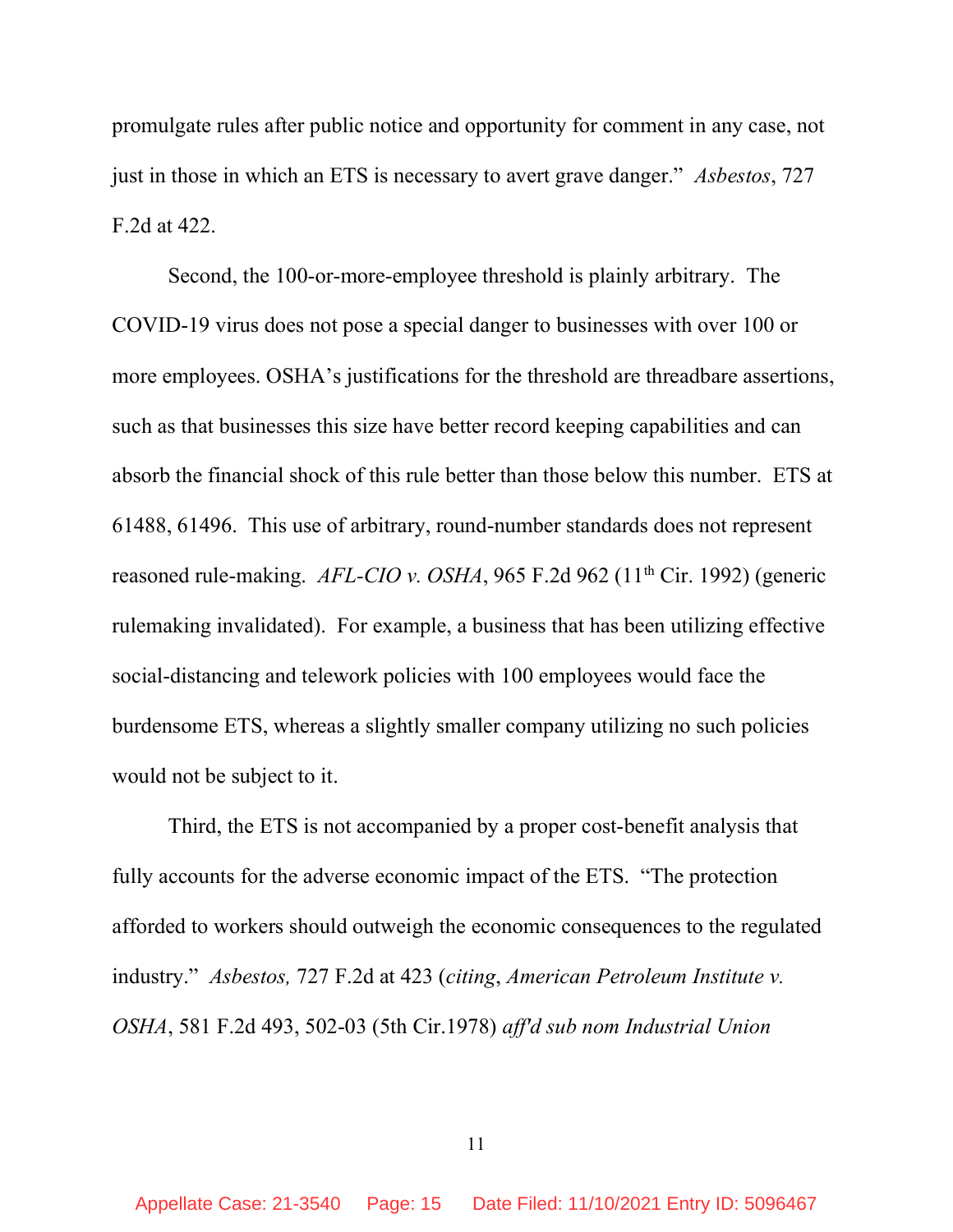Department v. API, 448 U.S. 607 (1980)). Yet OSHA appears to admit that its own data is inadequate:

[T]here is not an abundance of evidence about whether employees have actually left or joined an employer based on a vaccine mandate…. OSHA has examined the best available evidence it could locate in the timeline necessary to respond with urgency to the grave danger addressed in this ETS. Based on [OSHA's polling], OSHA is persuaded that the net effect of the OSHA ETS on employee turnover will be relatively small.

ETS at 61474-75 (emphasis added). Contrary to OSHA's assertions, as Petitioners' declarations describe, the ETS will have a destructive impact upon their businesses, as large percentages of the workforce will likely quit working for companies with 100 or more employees. See infra, section II.

 Fourth, OSHA has failed to tailor the ETS to a specific industry or sector. No specific industry is regulated here. In every previous ETS known to Petitioners, ETSs were tailored to a specific business setting or industry, e.g., peach farming. Here, however, the ETS applies to every business with 100 or more employees, irrespective of the particulars of that industry. See, e.g., Fla. Peach Growers Ass'n v. United States Dep't of Labor, 489 F.2d 120 ( $5<sup>th</sup>$  Cir. 1974) (respondent failed to show by substantial evidence that agricultural workers were exposed to a grave danger from exposure to pesticides.).

 ETSs are expressly reserved for "limited situations;" whereas here, the opposite is the case. Asbestos, 727 F.2d at 422. OSHA's failure to cabin its rule to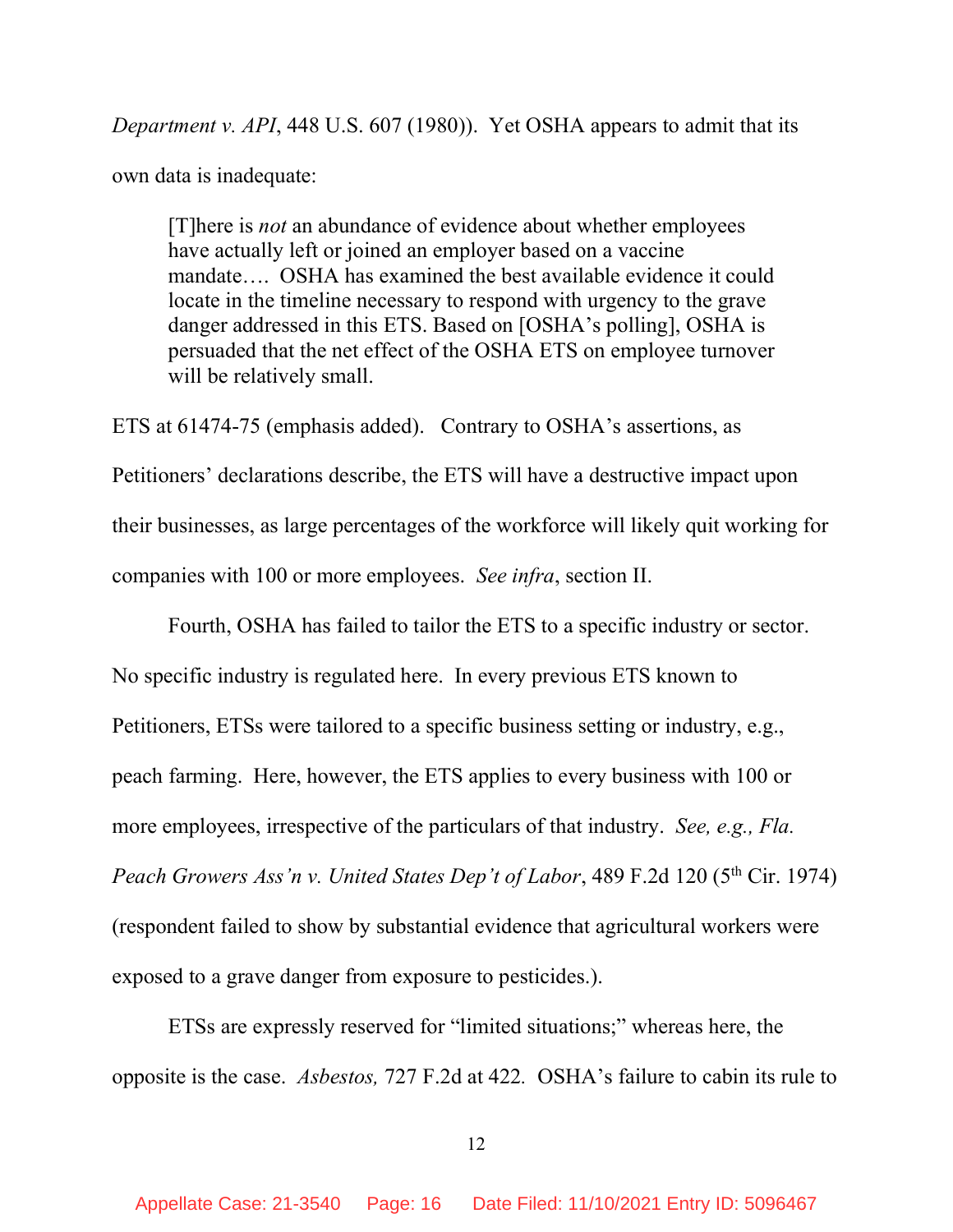limited situations creates irrational and disparate impacts across the nation, especially those in less-risky regions. Consequently, OSHA has failed to provide a cognizable risk/benefit analysis within a limited industry or industries, and has failed to account for the varying context of diverse states. Asbestos, 727 F.2d at 423.

 Fifth, the ETS is unreasonable because of its failure to explain why its approach is superior to alternatives. This is most evident in its failure to account for natural immunity derived from previously having the virus. Numerous studies have demonstrated that natural immunity is superior to the protection provided by the COVID-19 vaccines.<sup>4</sup> The ETS could have been designed in a more sophisticated way, allowing employees who possess natural immunity to opt out. The ETS also could have been designed to simply require social distancing and regular testing, with no vaccine mandate.

 Sixth, the ETS is irrational in its application of the mask requirement. See ETS at 61450-61456. The ETS requires employees who choose not to take the vaccine to be tested weekly. As soon as they test negative, however, they are required to wear a mask, while vaccinated co-workers (who have not tested negative) need not wear a mask. The mask regime is perfectly irrational. If the

<sup>4</sup> 106 Research Studies Affirm Naturally Acquired Immunity to Covid-19, BROWNSTONE INSTITUTE (Oct. 17, 2021), available at https://brownstone.org/articles/79-research-studiesaffirm-naturally-acquired-immunity-to-covid-19-documented-linked-and-quoted/.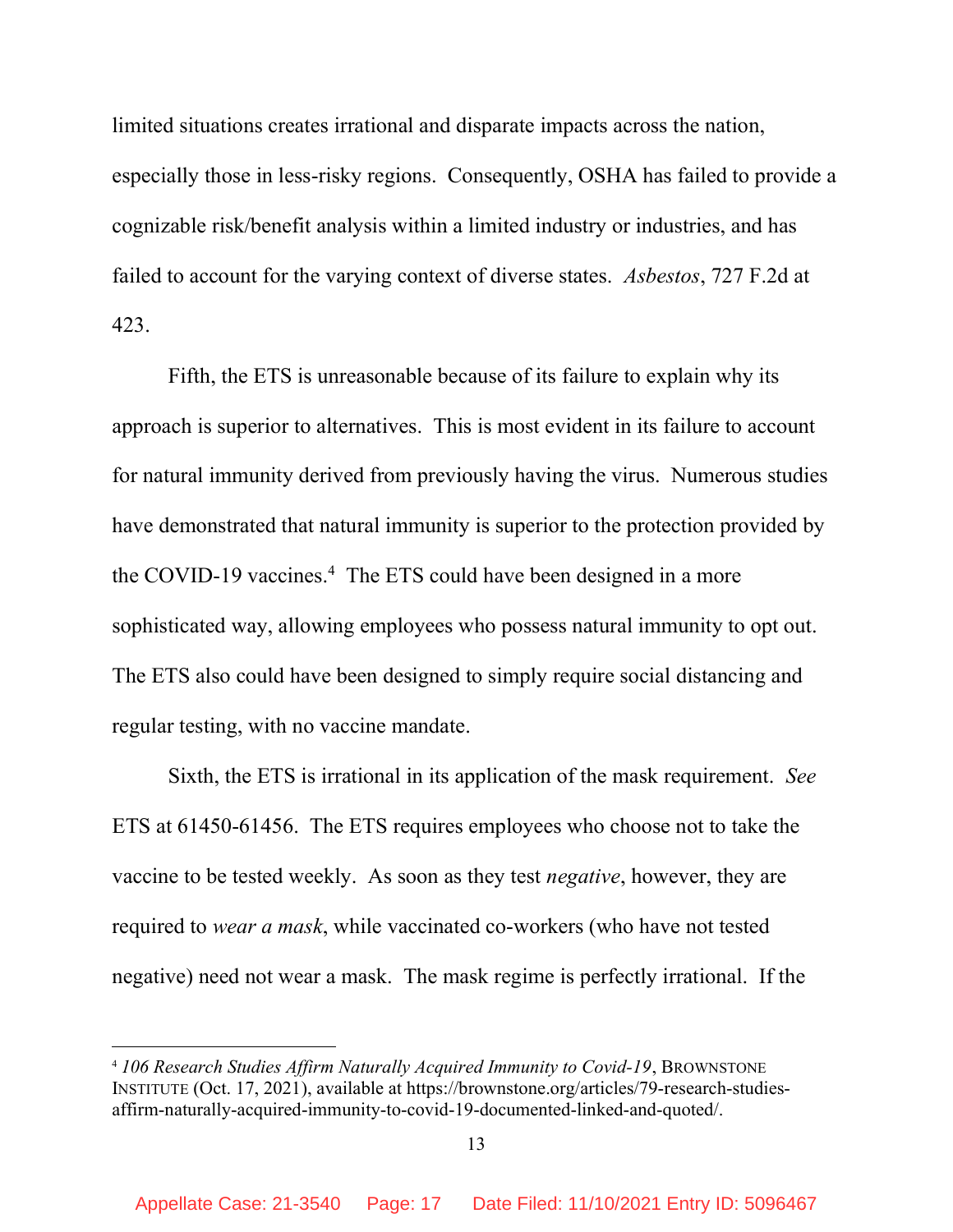most effective use of a mask is to prevent an infected person from spreading the virus,<sup>5</sup> then the employees who have *not* presented a negative test result should be the ones wearing masks, since vaccinated persons can become infected with COVID-19 and can transmit the virus to others.<sup>6</sup>

#### C. The ETS Burdens the Free Exercise of Religion

The ETS has a disproportionately adverse impact on Petitioners Haws and Ortiz as Christians whose sincerely-held religious beliefs forbid them from receiving the vaccine. It places them in the position of having to choose between their religious beliefs and their jobs. The alternative option of weekly testing and mask wearing severely burdens their exercise of her religious faith. It unfairly treats them differently from vaccinated employees who do not hold the same religious beliefs by: (1) requiring them to wear masks at all times while at work, marking them with a virtual scarlet letter, and (2) forcing them to pay for weekly COVID-19 testing themselves. Employees who refuse the vaccine must pay dearly to exercise their religious beliefs; they must test weekly, and their employers are

<sup>5</sup> See FDA guidance at https://www.fda.gov/medical-devices/coronavirus-covid-19-and-medicaldevices/face-masks-barrier-face-coverings-surgical-masks-and-respirators-covid-19 ("Face masks . . . may help prevent people who have COVID-19 from spreading the virus to others.")  $6$  CDC Director Rochelle Walensky has stated: "[U]nlike with other variants, vaccinated people infected with Delta can transmit the virus." Emily Kopp, CDC Report Shows Vaccinated People Can Spread COVID-19, ROLL CALL, July 30, 2021, available at https://www.msn.com/enus/news/us/cdc-report-shows-vaccinated-people-can-spread-covid-19/ar-AAML2bE.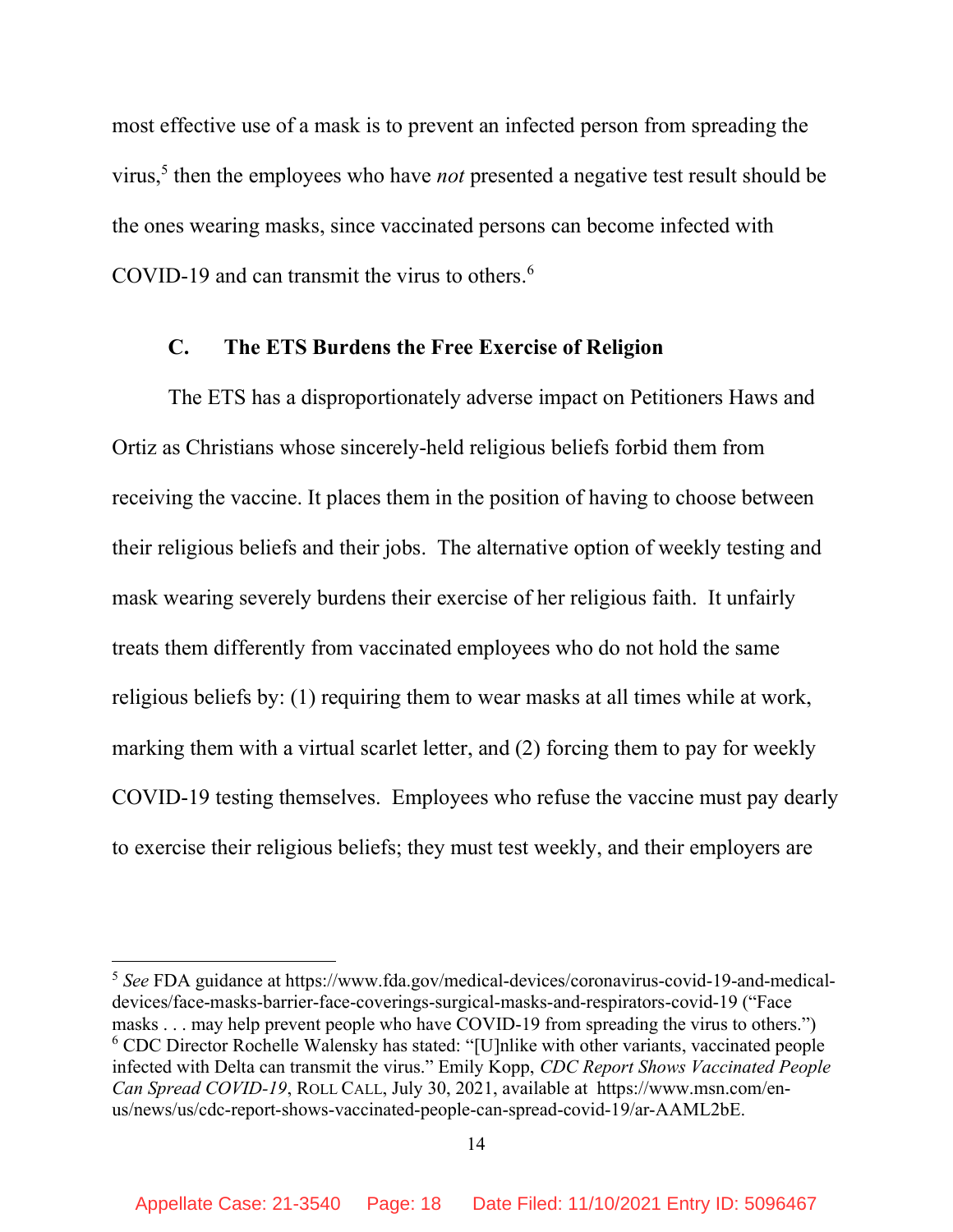not required to cover that cost. Those tests can be extremely expensive, adding up to approximately \$7,696 annually.<sup>7</sup>

The Free Exercise Clause of the First Amendment requires accommodation, not merely tolerance, of all religions and forbids hostility toward any. Lynch v. Donnelly, 465 U.S. 668, 673 (1984). Further, the Supreme Court has held that the "exercise of religion" involves not only belief and profession but the performance of, or abstention from, physical acts that are engaged in for religious reasons. Burwell v. Hobby Lobby Stores, Inc., 573 U.S. 682, 710 (2014). Thus, a law that operates so as to make the practice of religious beliefs more expensive in the context of business activities imposes a burden on the exercise of religion. Id.; see also, United States v. Lee, 455 U.S. 252, 257 (1982) (recognizing that "compulsory participation in the social security system interferes with [Amish employers'] free exercise rights"). Here, Haws and Ortiz will have to bear an expensive burden for refusing to receive the vaccine. A virtual tax is imposed on their exercise of religion.

 Respondents will doubtless argue that the ETS is a neutrally-applicable rule which does not target any religion, and therefore is not subject to heightened

 $<sup>7</sup>$  Frequent tests that are not medically necessary are unlikely to be covered by insurance policies.</sup> The cost per test ranges from \$20 to \$1,419, with the median cost being \$148. Janet Nguyen, How Much Does a COVID Test Cost? Marketplace, October 11, 2021, available at https://www.marketplace.org/2021/10/11/how-much-does-a-covid-19-test-cost/. At the median of \$148 per test, the annual cost would be \$7,696.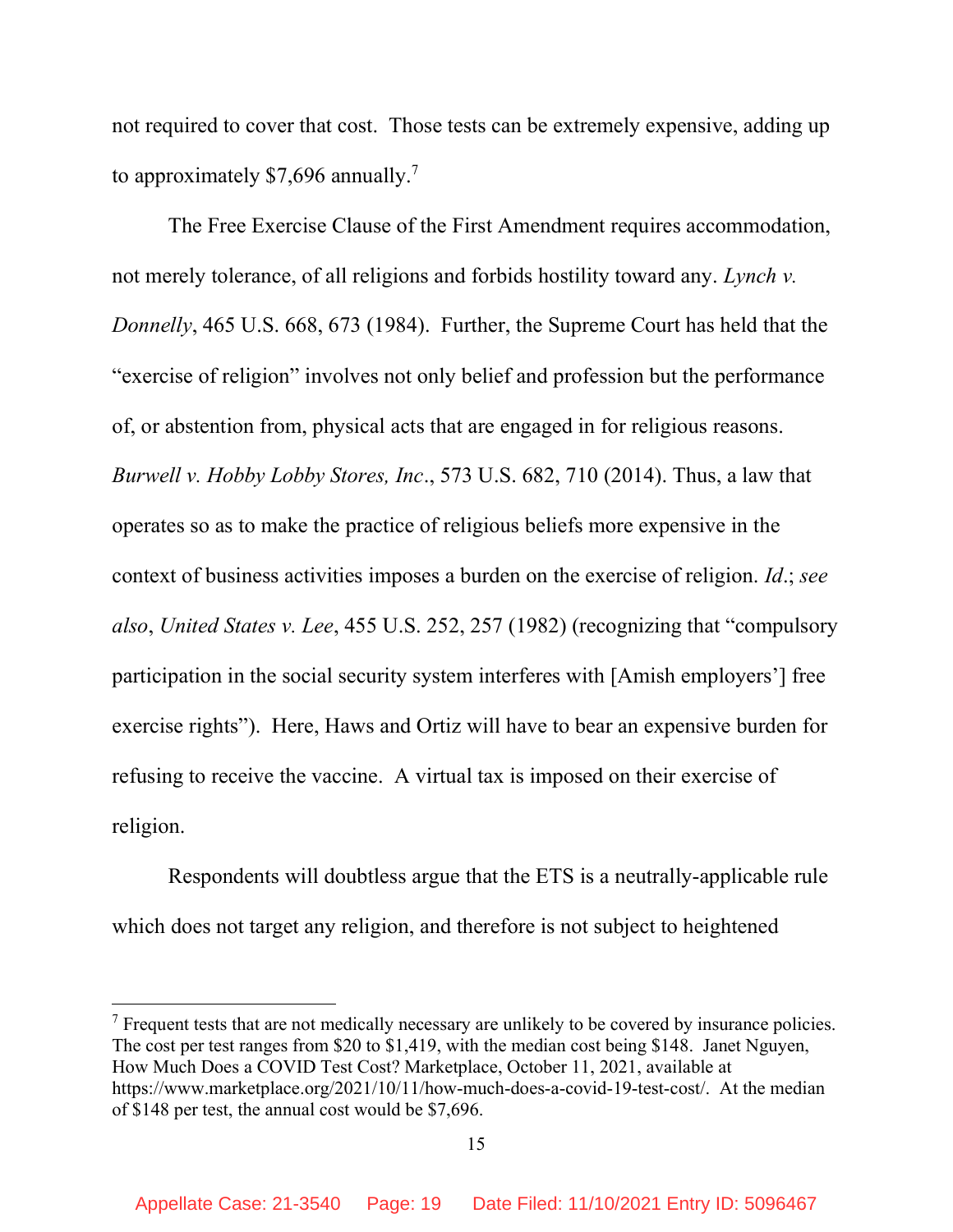scrutiny. However, this case does not fit into the neutrally-applicable-rule category so easily. As the Supreme Court recently noted, "government regulations are not neutral and generally applicable, and therefore trigger strict scrutiny under the Free Exercise Clause, whenever they treat any comparable secular activity more favorably than religious exercise. … It is no answer that a State treats some comparable secular businesses or other activities as poorly as or even less favorably than the religious exercise at issue." Tandon v. Newsom, 141 S. Ct. 1294, 1296 (2021)(internal citations omitted). In that case, COVID-19 restrictions on gatherings had a greater burden on religious gatherings than on secular gatherings. The same may be said in the instant case. All employees covered by the ETS must make a coerced decision whether to receive a COVID-19 vaccination. That coerced decision places a much greater burden on an employee who has sincerely-held religious convictions against the vaccination than it does on an employee who has no such religious beliefs. Accordingly, strict scrutiny applies.

Assuming arguendo that imposing a mandatory COVID-19 vaccination requirement on private companies with over 100 employees is supported by a compelling government interest, the ETS still fails strict scrutiny because it is not narrowly tailored. As the Supreme Court held in the same case: "narrow tailoring requires the government to show that measures less restrictive of the First

16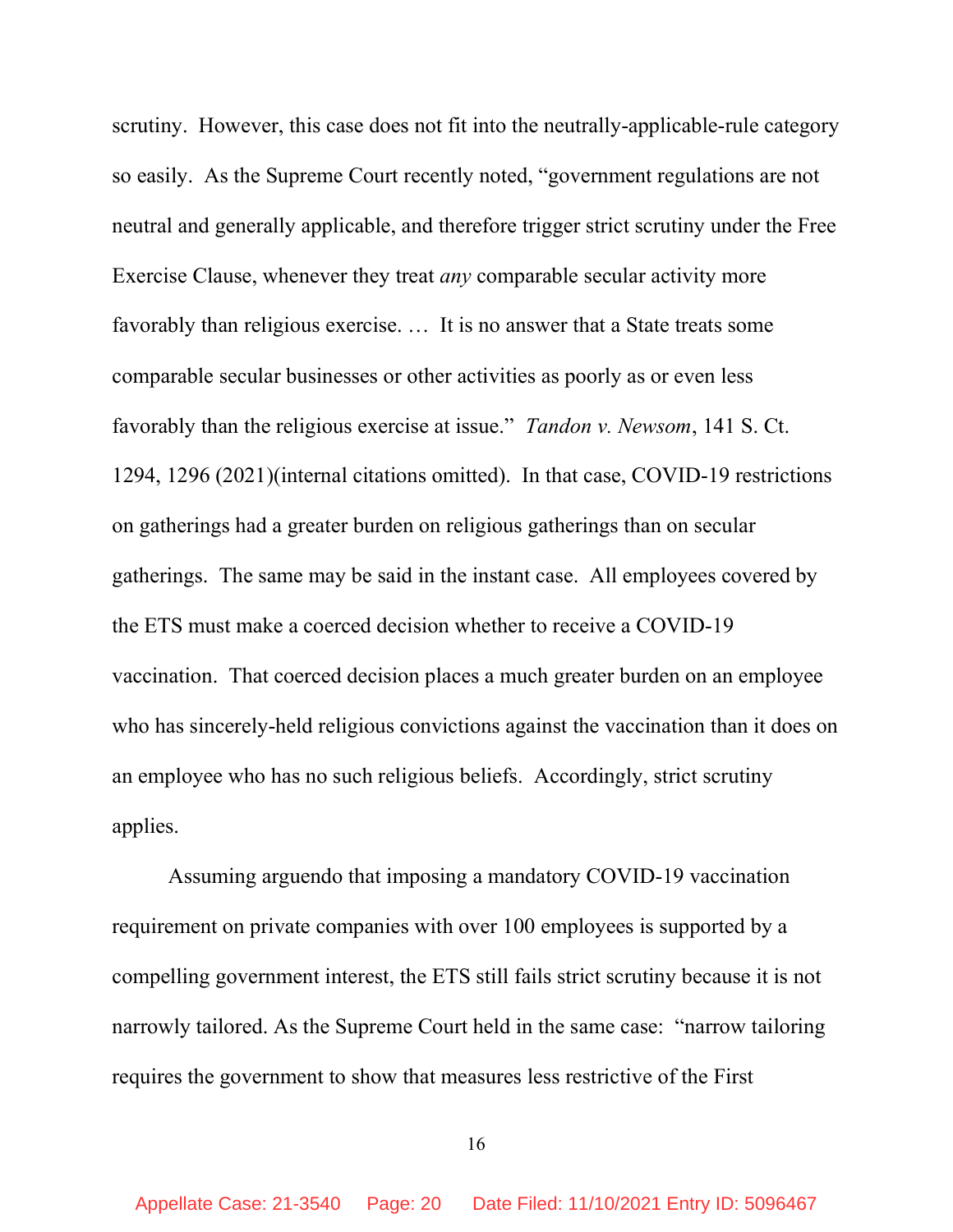Amendment activity could not address its interest in reducing the spread of COVID." Tandon, 141 S. Ct. at 1296-97. There are multiple less-restrictive ways of advancing that interest, such as (1) regular testing of employees funded by the government, without a vaccination requirement, or (2) workplace social distancing and hand-washing requirements. Petitioners are therefore likely to prevail on this claim.

#### D. The ETS Denies Fifth Amendment Liberty Interests

All of the individual Petitioners possess an additional fundamental right that is infringed by the ETS. That right is the substantive liberty interest that is protected by the Due Process Clauses of the Fifth and Fourteenth Amendments. Over the past century the Supreme Court has recognized multiple liberty interests that trigger strict or heightened scrutiny. As Chief Just Rehnquist summarized in 1997, "the 'liberty' specially protected by the Due Process Clause" has been interpreted to protect eight specific fundamental rights beyond those enumerated in the Bill of Rights. Washington v. Glucksberg, 521 U.S. 702, 720 (1997). Two of those rights are at stake in the instant matter: the right "to bodily integrity," *id.*; Rochin v. California, 342 U.S. 165 (1952); and the right to refuse unwanted medical treatment, Cruzan v. Director, Missouri Dept. of Health, 497 U.S. 261, 278-279 (1990).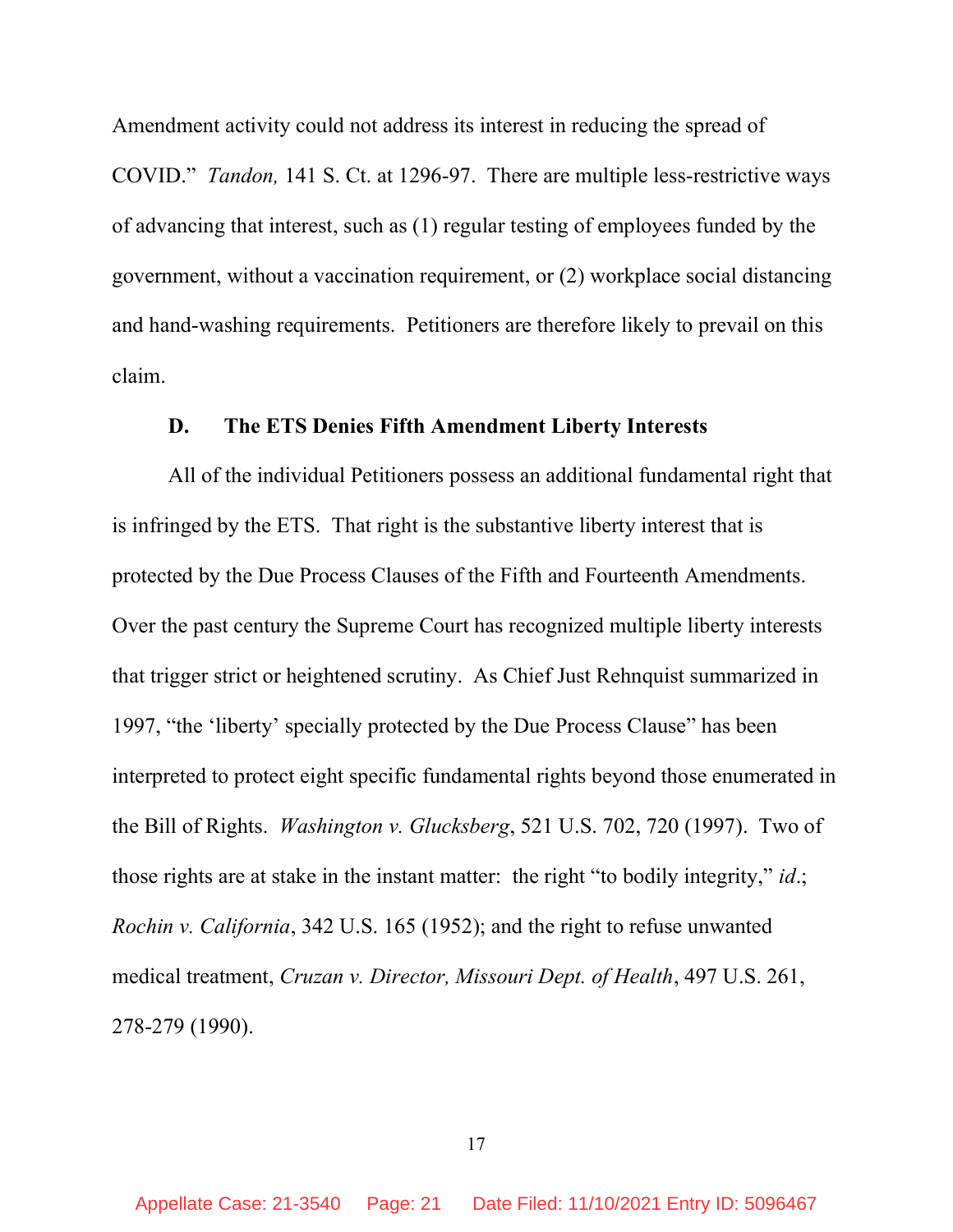The right to bodily integrity was recognized in *Rochin* with the Supreme Court's recognition that a detainee could not be forced to take an emetic drug against his consent. Rochin, 342 U.S. at 173-174. It was further developed in Riggins v. Nevada, 504 U.S. 127, 135 (1992), where the Court held that only an "essential" or "overriding" state interest could overcome a person's "interest in avoiding involuntary administration" of antipsychotic drugs. The Court again applied heightened scrutiny when this right was infringed in *Sell v. United States*, 539 U.S. 166, 179 (2003) (involuntary administration of antipsychotic drugs could only be sustained if state demonstrated that it was "necessary significantly to further" state interest).

The right to refuse unwanted medical treatment mandated by the government has been given an equally high level of constitutional protection. It was recognized by the Court in *Cruzan*: "the principle that a competent person has a constitutionally protected liberty interest in refusing unwanted medical treatment may be inferred from our prior decisions." 497 U.S. at 278. As the Court later commented: "The right assumed in Cruzan … was not simply deduced from abstract concepts of personal autonomy. Given the common-law rule that forced medication was a battery, and the long legal tradition protecting the decision to refuse unwanted medical treatment, our assumption was entirely consistent with this Nation's history and constitutional traditions." Glucksberg, 521 U.S. at 725.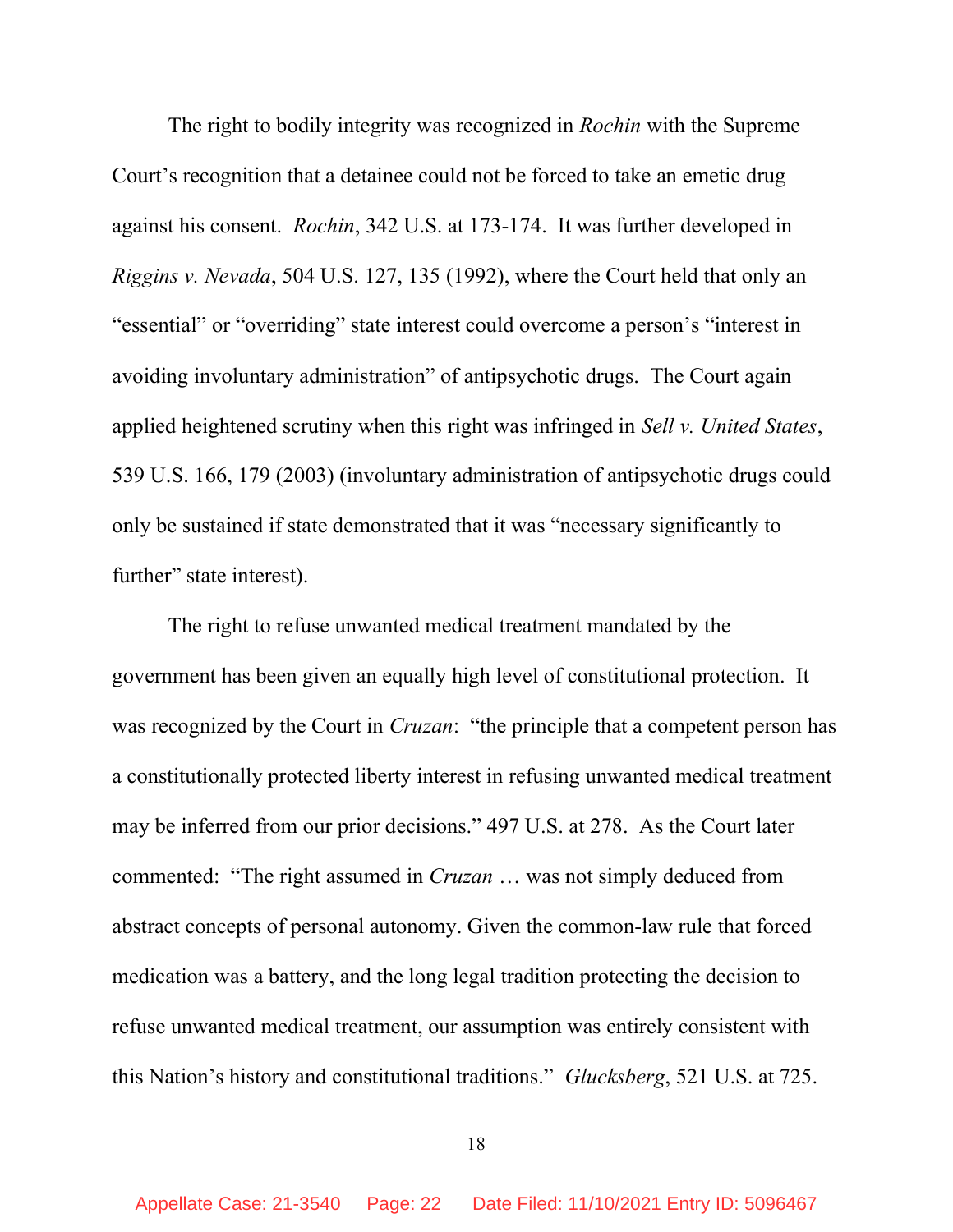Clearly, the right to refuse an unwanted vaccination falls squarely within both the right to bodily integrity and the right to refuse unwanted medical treatment. When the government restricts this right, its actions must survive strict scrutiny. In Sell, the Court applied a version of strict scrutiny, placing the burden on the government to demonstrate an "essential" or "overriding" state interest. 539 U.S. at 178-79 (citing Riggins, 504 U.S. at 134, 135). The government must then demonstrate that the means chosen were "necessary significantly to further" that interest. Id. at 179.

In this case, the ETS does not force every employee to take the vaccine; but it does severely burden the right to say no. As noted supra, the cost of testing imposes a penalty of approximately \$7,696 per year upon those who exercise their constitutionally-protected liberty interest. In addition to being forced to pay this expense, such employees are also compelled to wear masks even though they have tested negative for COVID-19—a completely pointless requirement that serves as a scarlet letter identifying them to other employees and customers.

Assuming arguendo that Respondents' government interest in reducing the incidence and severity of COVID-19 is essential, they would nonetheless falter on the second prong of the test: that the means chosen is both necessary and that it significantly furthers the interest. As stated supra, the mandatory vaccination regime of the ETS is not necessary, since there are less restrict alternatives such as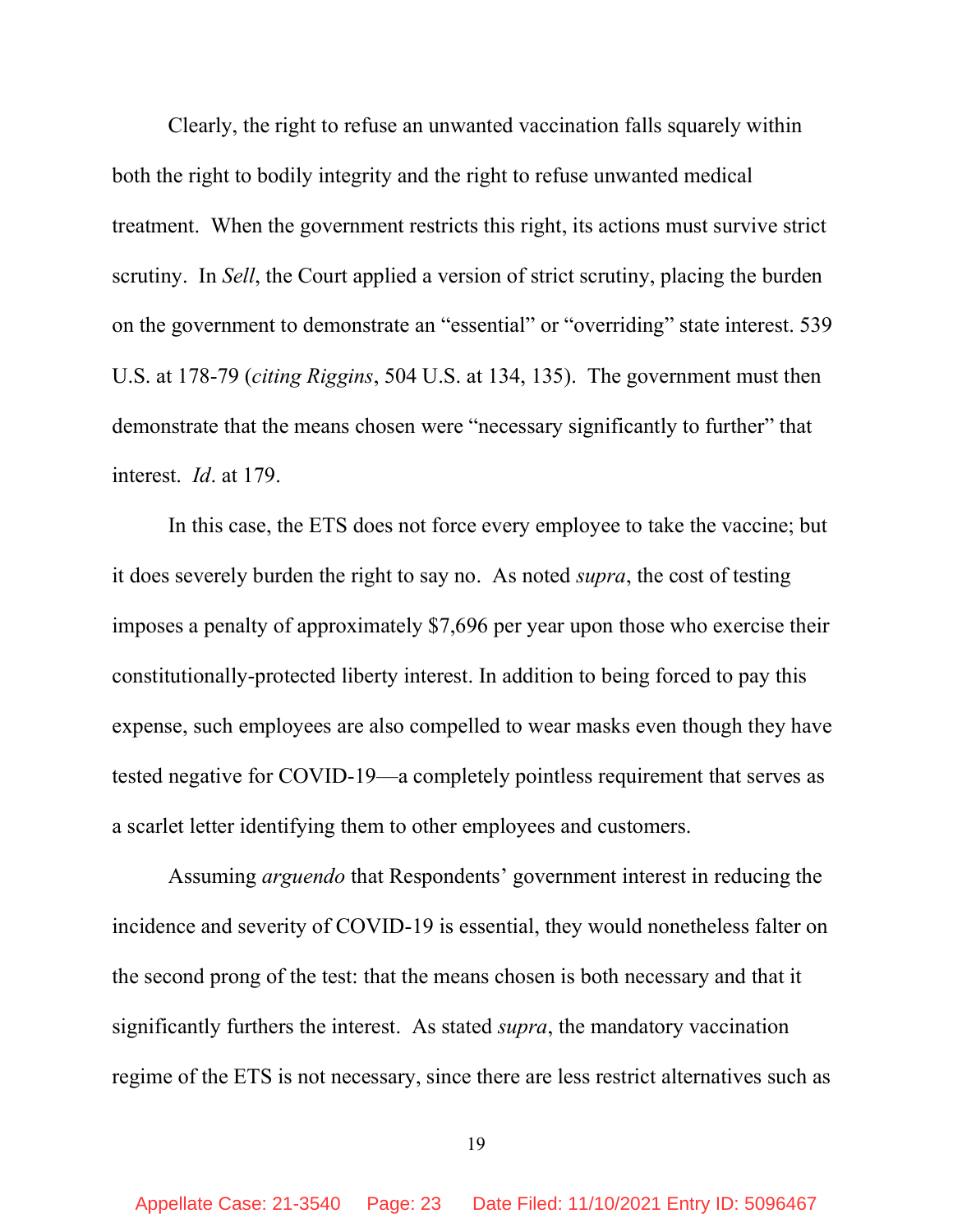(1) regular testing of employees funded by the government, without a vaccination requirement, or (2) workplace social distancing and hand-washing requirements. Respondents also must demonstrate that the ETS regime will significantly further that interest—a difficult burden to meet. The information presented by Respondents in the issuance of the ETS is purely speculative, regarding the hopedfor success of the regime. For these reasons, individual Petitioners are likely to prevail on their liberty interest claim.

#### II. Petitioners Face Irreparable Harm Absent a Stay

 Corporation Petitioners face devastating and irreparable consequences if the ETS is not stayed. Compliance with the ETS would likely cause DTS Staffing to lose 40-50 percent of its workforce. Miller Insulation would likely lose more than 25 percent of its workforce. Fleck Decl. ¶ 10, Miller Decl. ¶¶ 5, 8. As a result, their revenues would drop precipitously; DTN staffing would likely lose \$9-12 million in the coming year. Fleck Decl. ¶ 12. Miller Insulation would likely suffer losses exceeding \$1 million. Miller Decl. ¶ 10. Moreover, Petitioner corporations are ill-equipped to implement or enforce compliance with the ETS mandate. Fleck Decl. ¶ 13.

 Individual Petitioners face severe and irreparable injuries as well. Petitioners Haws and Ortiz would be forced to choose between their jobs and freely exercising their religious faith. Haws Decl. ¶ 6; Ortiz Decl. ¶ 4. Petitioners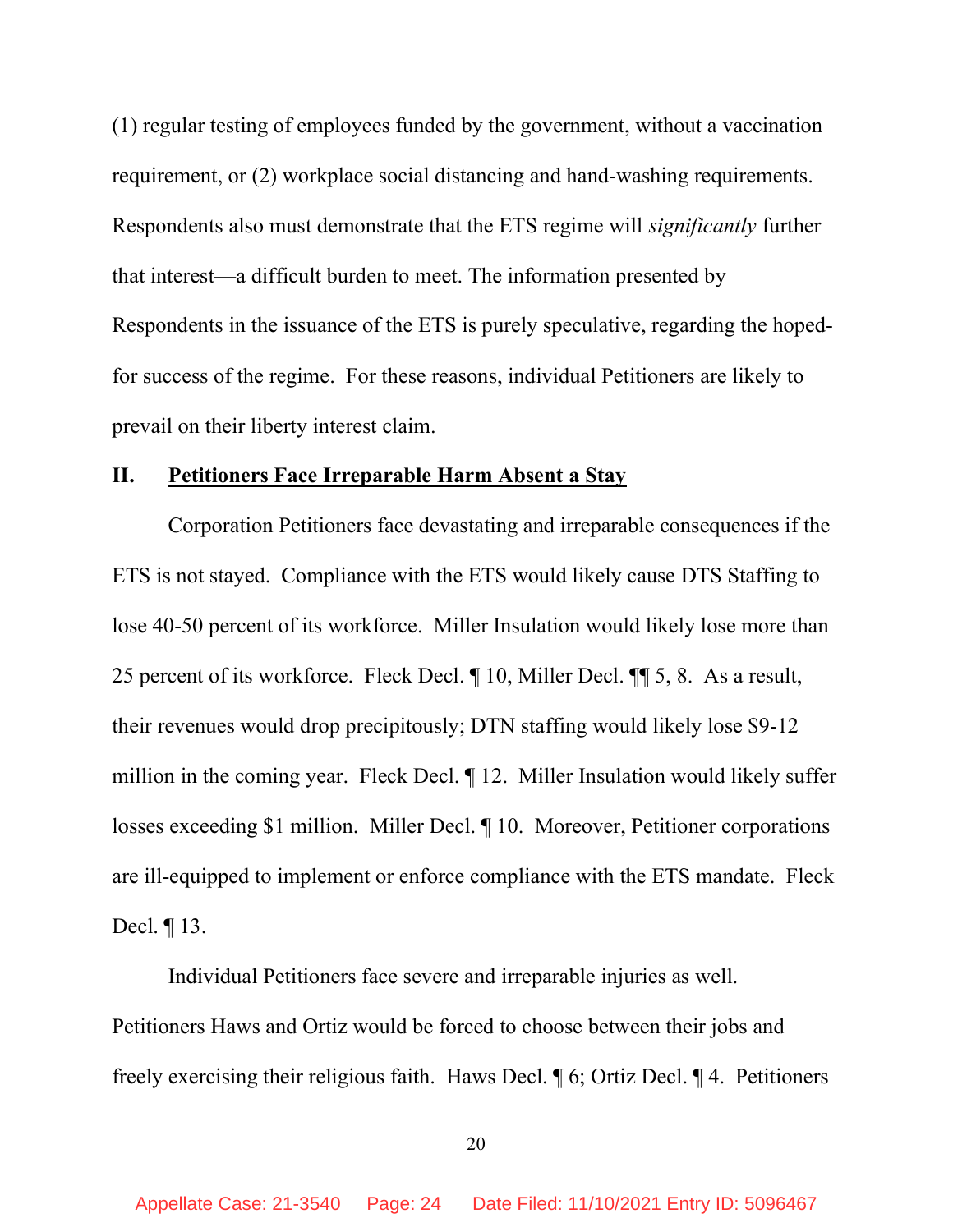at DTN staffing would likely be forced to quit their jobs and suffer financial hardship. Johnston Decl. ¶ 8; Sharma Decl. ¶ 7. Petitioners at Miller Insulation would face the same hardship or the expense of weekly testing. Janz Decl. ¶ 10, Miller Decl. **¶** 9. And if an employee submits to the coercion and is vaccinated against his will, the vaccine cannot be reversed. It is irreparable.

A stay in necessary to prevent these immediate injuries from occurring.

#### III. The Balance of Hardships Favors a Stay

 The economic loss and the loss of liberty suffered by Petitioners is not matched by any comparable hardship on the part of Respondents. OSHA suffers no injury if the ETS is delayed while this Court adjudicates the matter. This is demonstrated by the fact that OSHA delayed twenty-two months after the pandemic hit the United States before issuing the ETS. Moreover, vaccines were already widely available when the new Administration took office in January 2021. If this ETS was needed so urgently, why wait until November 5, 2021, to issue it? Respondents' lack of urgency was further demonstrated when the president announced it on September 9, but OSHA did not issue the ETS until nearly two months later. The minimal additional delay while this Court considers the weighty constitutional and statutory questions at stake does not injure Respondents.

 In addition, private companies that favor the ETS would suffer no injury whatsoever from a stay, since they are free to implement the regime of the ETS on